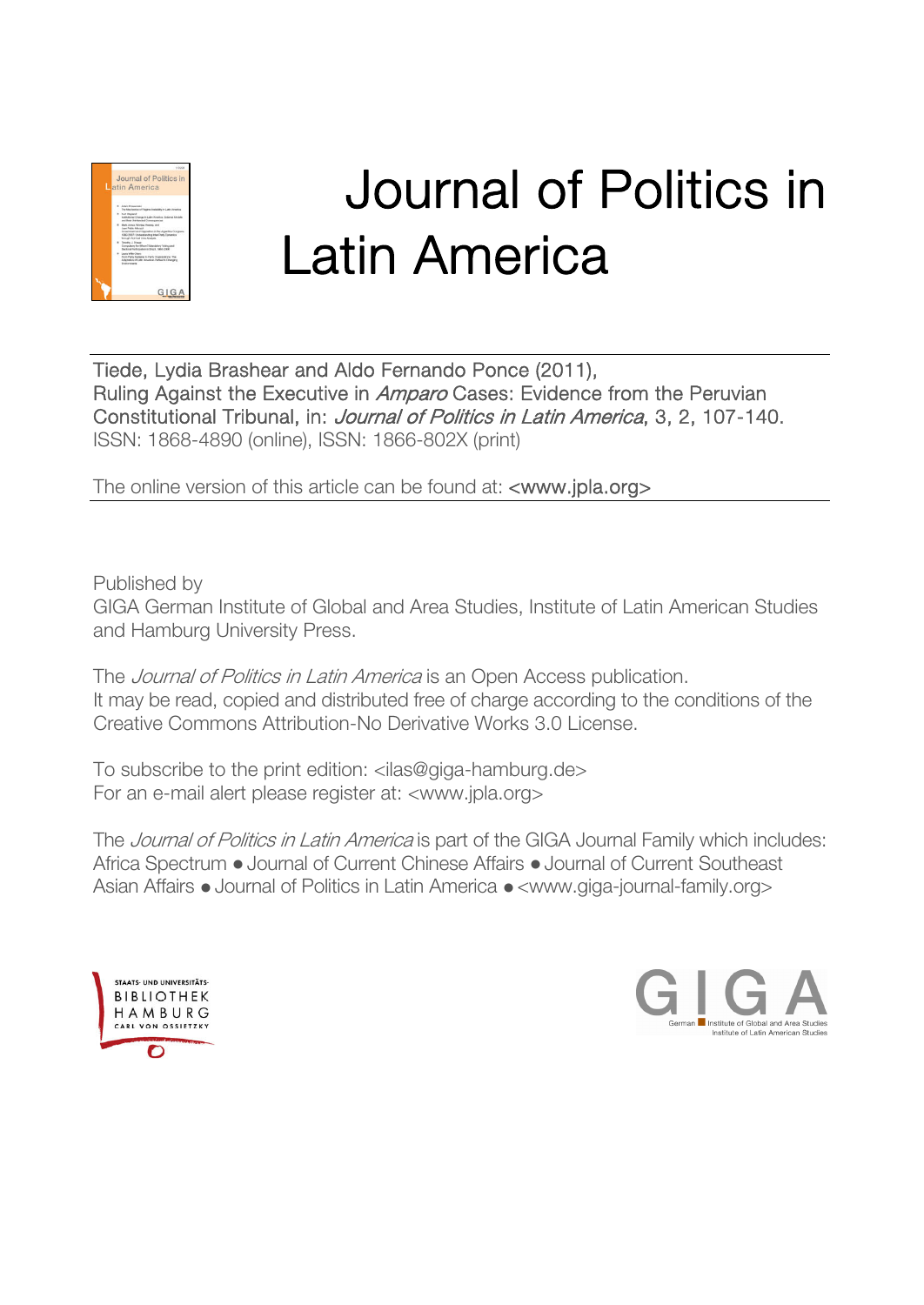# Ruling Against the Executive in *Amparo*  Cases: Evidence from the Peruvian Constitutional Tribunal

Lydia Brashear Tiede and Aldo Fernando Ponce

**Abstract**: In this paper, we systematically analyze decisions made by the Peruvian Constitutional Tribunal from 1996 to 2006 in *amparo* cases, which significantly impact individual rights. We ask the following question: in these types of cases, what conditions led the Tribunal to assert itself against the executive? Through an analysis of Tribunal decisions during the presidencies of Alberto Fujimori and Alejandro Toledo, we find that the Tribunal is more likely to rule against the executive, as the public's confidence in the executive decreases and as the share of congressional seats of the president's party declines. Further, the Tribunal is more willing to decide cases against the executive in areas that most pervade its docket, specifically in the areas of pensions and employment. These findings add to the comparative and American judicial politics literature by showing that high courts, even relatively weak ones, follow politics, but that case subject area and prevalence may temper this tendency.

! Manuscript received 20 February 2011; accepted 26 May 2011

**Keywords**: Peru, constitutional law, relations between highest state institutions, constitutional courts, rule of law

**Lydia Brashear Tiede** is an Assistant Professor in the Department of Political Science at the University of Houston. Her research focuses on constitutional courts and legal reforms in Latin America as well as comparative courts more generally.

E-mail:  $\leq$ lbtiede@uh.edu>

**Aldo Fernando Ponce** is a Ph.D. Candidate in the Department of Political Science at the University of Houston. His research focuses on legislatures, political parties, and judicial politics in Latin America. He has forthcoming articles in journals such as *West European Politics* and *Latin American Politics and Society*.

E-mail: <afponce@mail.uh.edu>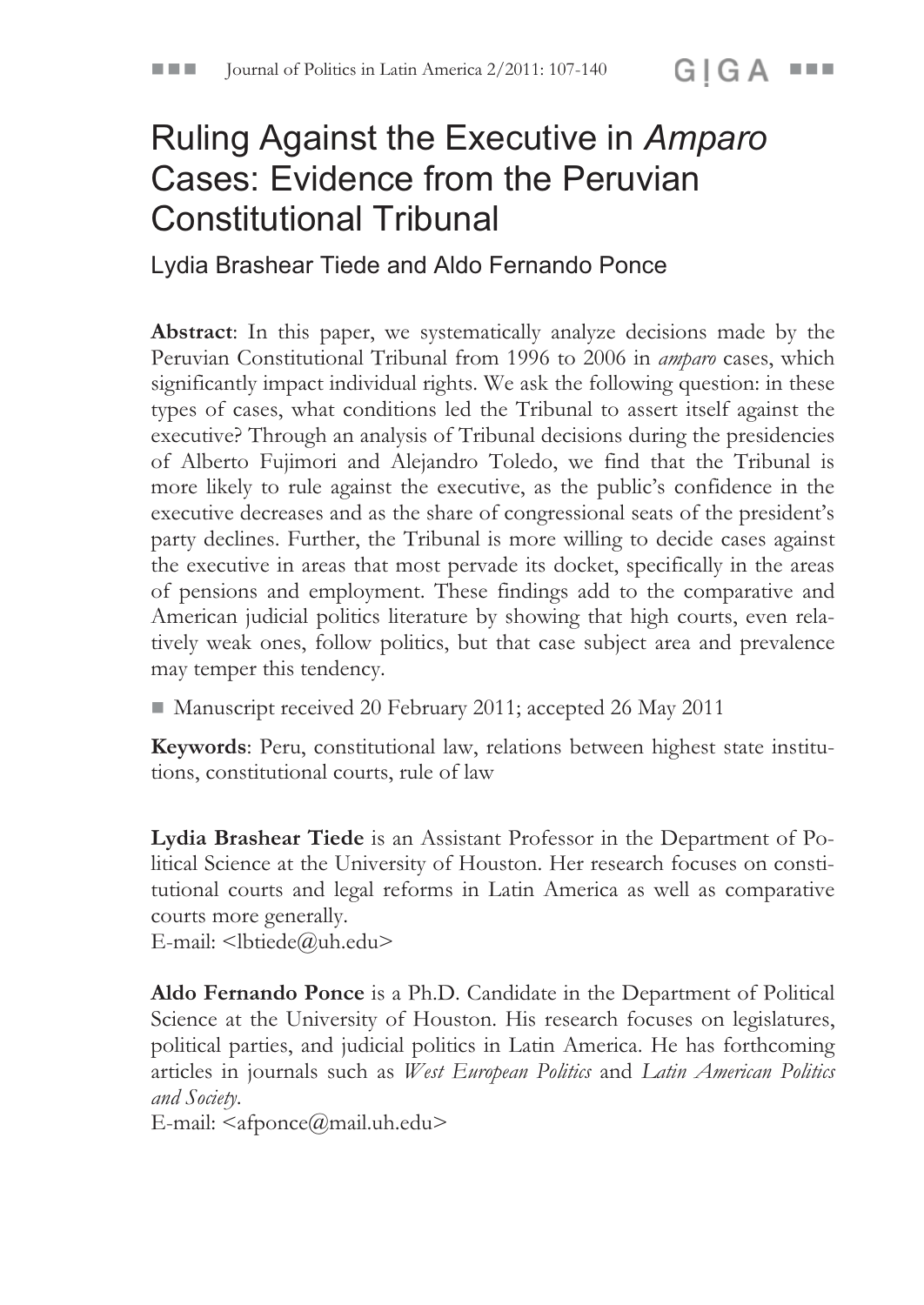### Introduction

American and comparative judicial scholars have established that some supreme courts are strategic – acting deferential to the executive when the president is popular and strong and more independent when the executive's strength diminishes. In this paper, $1$  we systematically analyze the strategic behavior of the Peruvian Constitutional Tribunal (Tribunal) by examining decisions made by this court from 1996 to 2006 in *amparo* cases, which have a significant and far-reaching impact on individual rights. Specifically, we ask whether the Tribunal favors the executive in these individual rights cases, and if so, under what conditions? Strategic deference or assertiveness has yet to be thoroughly tested in the context of constitutional tribunals,<sup>2</sup> which are often created to check the powers of other political actors (Barker 2008; Hammergren 2007) and because coexisting supreme courts are perceived as lacking independence (Ferejohn and Pasquino 2003). In other words, constitutional courts have been created in many countries to displace overly complicit supreme courts in important issue areas, such as human rights.

### The Significance of *Amparo* Cases

In this study, we focus exclusively on *amparo* cases in the Peruvian Constitutional Tribunal because of their potential to affect the protection of individual rights. For some prominent legal scholars, such as Dworkin (1977), taking rights seriously signifies that governments also take law seriously. As described by Brewer-Carías, *amparo* is "a Latin American extraordinary judicial remedy specifically conceived for the protection of constitutional rights against harms or threats inflicted by authorities or individuals" (Brewer-Carías 2009: 1). Originally, derived from the Mexican *amparo* procedure,

<sup>1</sup> We would like to thank Ryan Kennedy, Mark Miller, and Jeff Staton as well as the editors and anonymous reviewers of the *JPLA* for their valuable comments on prior drafts of this article.

<sup>2</sup> Constitutional courts are defined in this paper as those that exist concurrently with national supreme courts, but possess additional powers. In Latin America, higher courts are rarely studied empirically and those that have been are supreme courts rather than constitutional tribunals (see Helmke 2002; Iaryczower et al. 2002 on Argentina's Supreme Court; Scribner 2004 on the Supreme Courts of Argentina and Chile 2004, 2011; Staton 2010 on the Mexican Supreme Court). Further, most empirical studies have focused on cases in which the high court decides whether a law or its application is constitutional, rather than cases, such as *amparo*, involving government infringement of individual rights. There is, however, an emerging literature that analyzes rights adjudication in high courts (see Gargarella, Domingo, and Roux 2006; Gauri and Brinks 2008; Helmke and Ríos-Figueroa 2011; Staton 2010).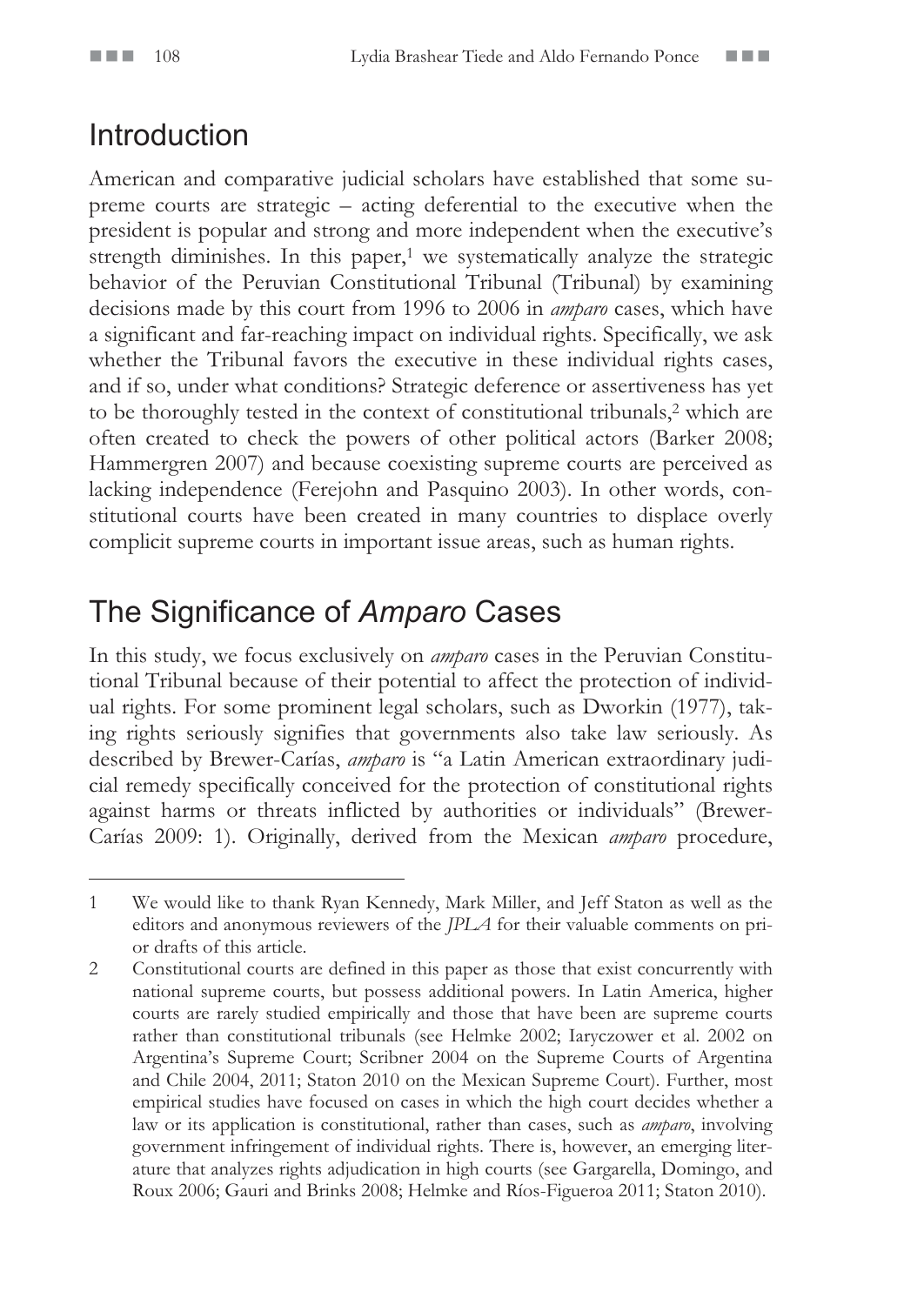*amparos* in Peru also closely resemble an American injunction that allows individuals to file claims against government officials and private entities for violations of constitutional rights. In the Latin American setting, *amparo* decisions only affect the litigants to an action, not the larger population. Decisions in *amparo* cases do not invalidate laws, only their application in certain circumstances. The potential remedy for such a case is the court's demand that public authorities either perform or cease performing certain acts.

A critical mass of *amparo* cases dealing with certain subject areas may affect how the constitution is defined and redefined as it applies to individual rights. For example, Stone Sweet (2000) notes that due to the difficulty of amending constitutions, constitutional courts have more input into how minority rights are defined and protected than the legislature does. Stone Sweet (2000) also notes how constitutional courts' decisions on individual rights have important policy implications:

Constitutional courts do not protect rights without becoming deeply involved in the facts, or social context, or legislative decision-making that underlies or has given rise to the constitutional question. In this mode of decision-making, it is the policy dimension that varies, not the law *per se*, and this variance heavily conditions constitutional development by dragging constitutional judges into the lives of citizens and the work of legislators and ordinary judges (Stone Sweet 2000: 99).

While there is a tendency to overemphasize the importance of other types of judicial review, such as abstract judicial review of legislation, the thousands of rights cases heard by constitutional courts may have broader impacts on society by defining how the written constitution is applied to pressing societal issues.

In Peru, petitioners may bring *amparo* actions against public officials for the violation of any rights that are enumerated in the Peruvian Constitution, which also specifically describes the *amparo* process. Bringing *amparo* cases to the Tribunal is at almost no cost to individual plaintiffs, as they are only required to pay for some copying costs.3 These low costs ensure that more citizens have greater access to justice (see Wilson and Cordero 2006 commenting on the similar low costs of *amparo* petitions before the Costa Rican Supreme Court's constitutional chamber). Unlike the review of legislation abstractly, all courts in the country can decide *amparo* actions; however, the

<sup>3</sup> Author telephone interview with Tribunal personnel (3 May 2011). There are no filing fees associated with *amparo* cases. Obviously, litigants may choose to pay attorneys to represent them.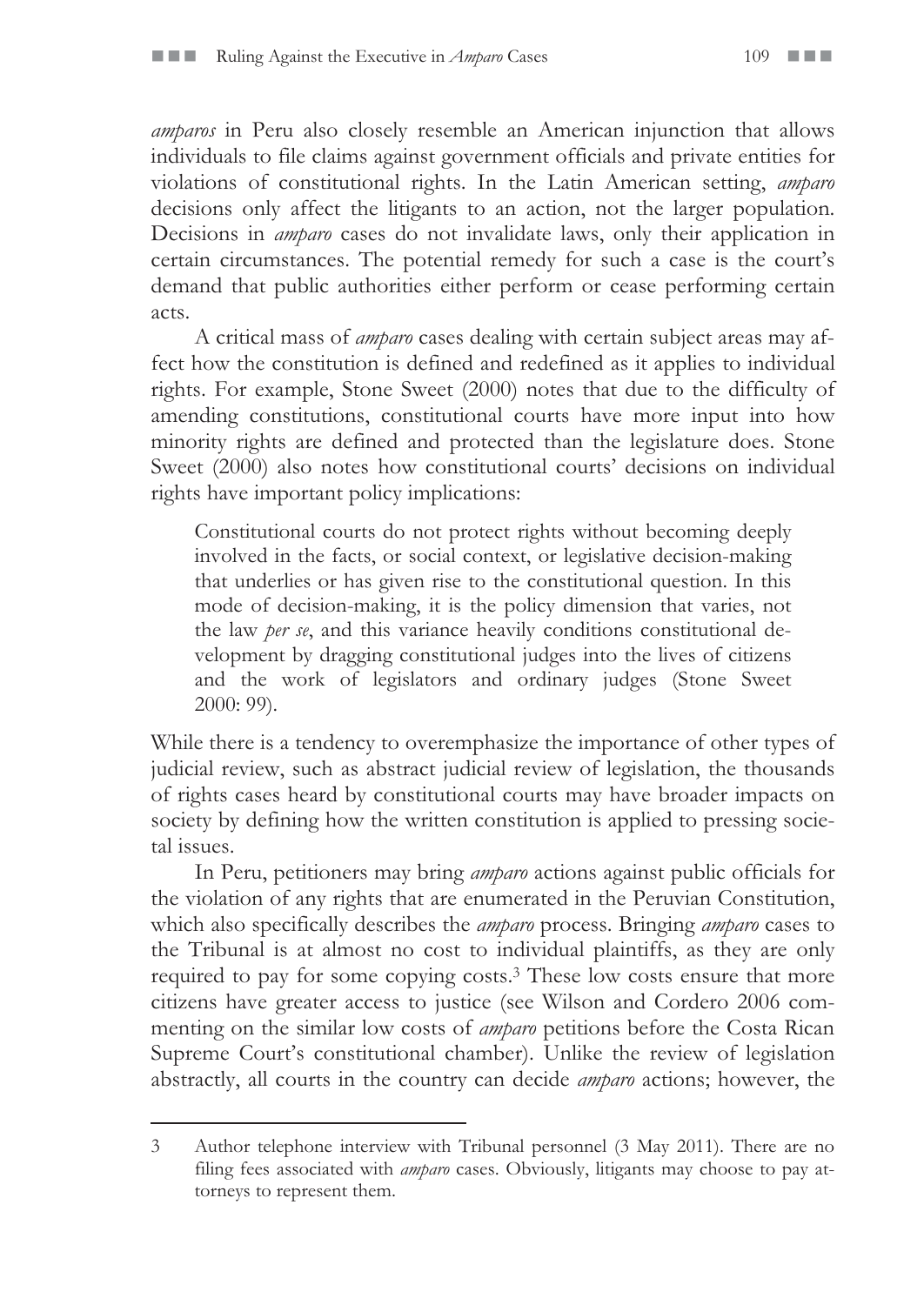Tribunal has the final authority to review such claims after petitioners have exhausted their remedies in all other judicial proceedings. Although the rulings in these cases may typically affect only the litigants to the action, judges in lower courts may look to the Tribunal's decisions for guidance in similar cases before their own courts. To date, the Tribunal has heard thousands of *amparo* cases involving individual rights compared to a relatively small number of abstract review cases.

Here, we focus on whether or not Peru's Constitutional Tribunal acts assertively4 by ruling against the executive in these *amparo* cases. Not only has deference to the executive rarely been studied empirically in the context of constitutional tribunals, but the degree of judicial assertiveness exerted in the context of *amparo* cases has rarely been a specific area of focus. Despite aspirations for constitutional courts to check the power of other branches of government and to provide a process for the adjudication of individual rights' claims in new or emerging democracies, it is unrealistic to think that such courts would initially be willing to assert themselves against influential executives – especially in cases or subject areas that are extremely political in and of themselves or where the court is acting as a pseudo-legislator, as it does in abstract review cases. Therefore, the adjudication of individual rights' claims in constitutional tribunals provides an ideal forum for determining under what conditions a reluctant or weak court might disfavor the government revealing its independence in certain subject areas. This is especially important in the context of the Peruvian Constitutional Tribunal, which has emerged from authoritarian governance to democracy.

In our analysis, we find that the Tribunal is more likely to assert itself against the executive branch in *amparo* cases as public confidence in the president decreases and the strength of the president's party in Congress declines. The Tribunal is also more likely to vote against the executive under the competitive authoritarian regime of Fujimori than under the regime of democratically elected Toledo. Assertiveness also varies by case subject area and litigant type. The Tribunal is more likely to rule against the executive in the types of *amparo* cases that most pervade its docket. The paper proceeds

<sup>4</sup> As noted by Kapiszewski and Taylor (2008) and Ferejohn, Rosenbluth, and Shipan (2004), many scholars use the term "judicial independence" rather than "judicial assertiveness" to refer to the likelihood that courts will overturn government's actions. For example, both Helmke (2002, 2005) and Ramseyer and Rasmusen (2001) define judicial independence as the likelihood that the judiciary will rule against the government. Von Doepp (2006), however, prefers to use the term judicial assertiveness because it is a more specific term that "depends on the kinds of cases judges are asked to decide, the level of fragmentation in the political system, and the likelihood of political turnover in the near future" (Von Doepp (2006: 391). We follow Von Doepp in the use of the term "assertiveness."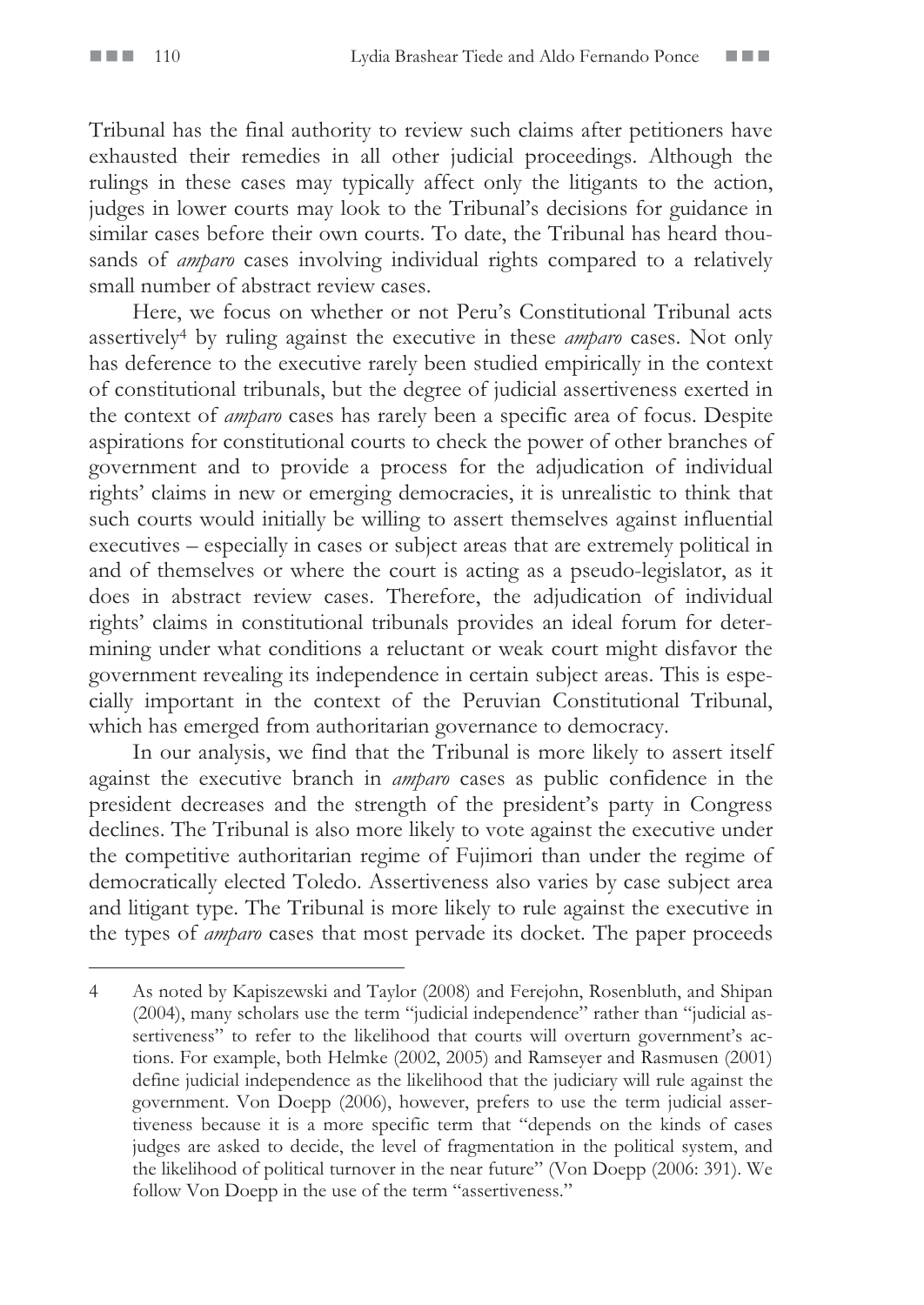first by discussing the reasons for and conditions under which high courts might vote against the executive. Second, we briefly describe the legal and political context of the Peruvian Constitutional Tribunal. Third, we use the literature as well as further information on the context of the Tribunal to provide testable predictions regarding the Tribunal's assertiveness against the executive. We then present our data, methodology, and results, concluding with broader implications of the results for the study of judicial politics.

### Reasons and Conditions for High Court Assertiveness Against the Executive

There are many reasons for courts wanting to, on occasion, appear independent or assertive. Here, we focus on two of the most prominent reasons given in the judicial politics literature.5 The first significant argument for why courts reveal their willingness to vote against the government is that it is a matter of strategy. The strategic argument has been used to describe both American federal courts and non-U.S. courts. It is also the predominant argument used when studying the behavior of courts in Latin America (Helmke and Ríos-Figueroa 2011: 14). Generally, under a strategic interaction theory, judges generally vote their preferences; however, they will temper these preferences in anticipation and reaction to other political branches depending on the abilities of those branches to undermine the independence or autonomy of the court itself (Epstein and Knight 1998; Murphy 1964). McCubbins, Noll, and Weingast (2006) note that strategic interaction between the branches of government means that judicial independence "waxes and wanes with changes in the political composition of our three branches of government" (108). For these scholars, under a divided government, the branches of government have difficulty agreeing on legislation that would overturn a court's decision, while under a unified government judicial decisions are afforded less protection because the executive and legislature can coordinate to undermine them (Eskridge 1991; Gely and Spiller 1990; Bergara, Richman, and Spiller 2003; Iaryczower et al. 2002; Scribner 2004,

<sup>5</sup> Although we focus on explanations revolving around courts' and judges' preferences and strategic interaction, we acknowledge that there are many other explanations in the literature that explain why courts may act assertively, especially in adjudicating individual rights cases. One such explanation is that individual litigants and the public as a whole demand not only that the court appear impartial, but also that it defend the rights of individuals and minorities. Through the use of special interest groups and social mobilization, scholars argue that citizens can effectively demand that the courts protect individual rights (Epp 1998; Wilson and Rodríguez Cordero 2006; Smulovitz 2010; McCann 1994).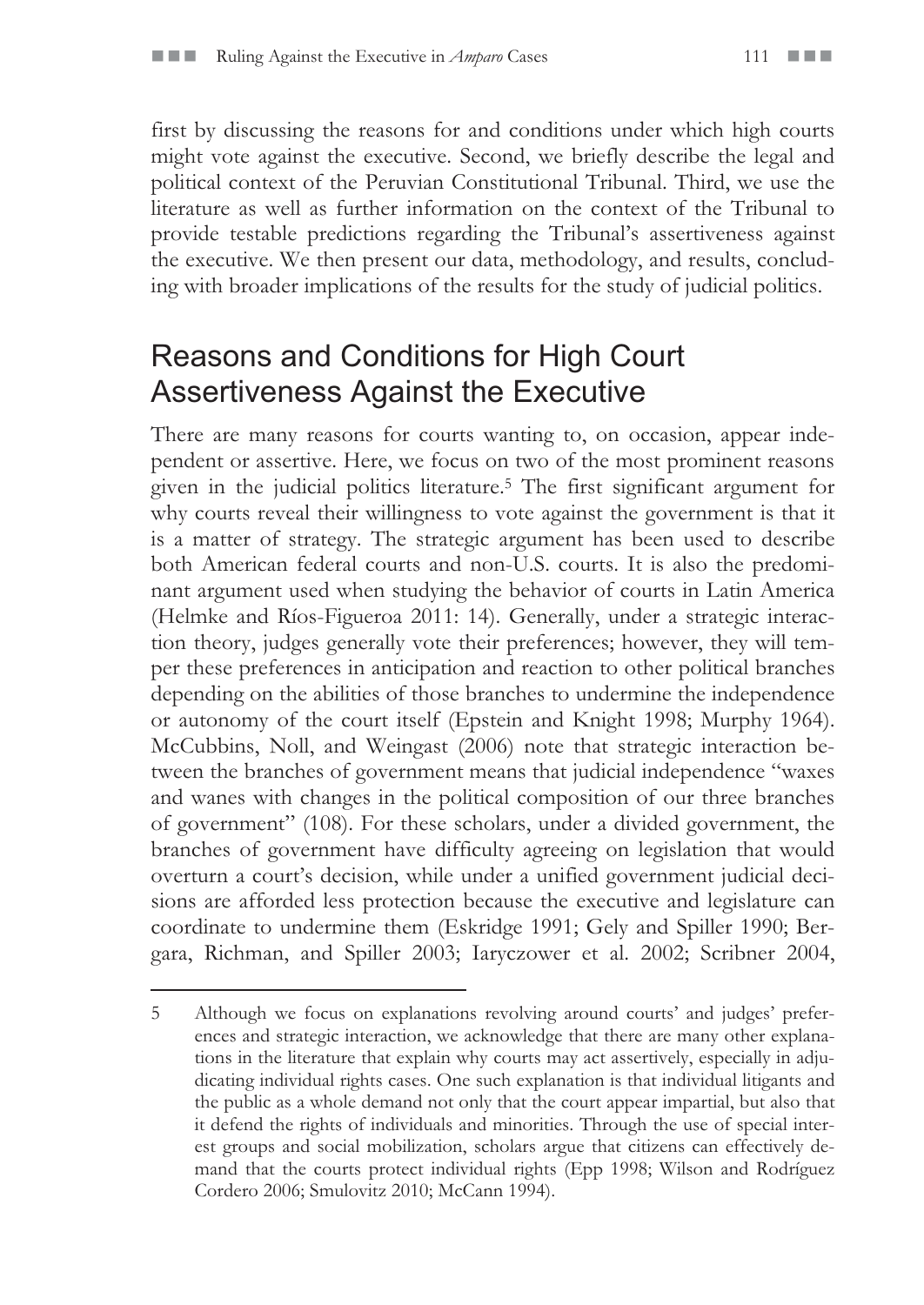2011). Scholars supporting the strategic view of court decision-making emphasize that courts' behavior follows politics or the political composition of government.6

The second significant argument in the literature suggesting why courts and judges may show assertiveness against the executive is that judges' individual preferences guide them to do so. A significant amount of the literature in political science supports this attitudinal argument; however, it is predominantly used to explain the behavior of judges on the U.S. Supreme Court or other high courts in the United States. Under the attitudinal model (Segal and Spaeth 1993, 2002), scholars argue that justices vote their political or ideological preferences. When these political preferences are against those of the executive it is expected that individual judges in turn will vote against the executive. By extension, if the majority of these judges in a collegial court have preferences opposed to the executive, then case outcomes as a whole would also be against the executive.

While political preferences may drive courts to make certain decisions, other judicial preferences may as well. Judges may prefer certain legal doctrines or interpretations of the constitution as the basis of their decisions (Hilbink 2007). Similarly, judges may have strong preferences about the role of the court in which they work. For some such judges, it is important that the court is perceived by the public and other political branches as an independent institution.

Provine (1980) argues that justices' concerns about the proper role of the court constrain judges from always voting their pure political preferences when selecting cases to be heard by the U.S. Supreme Court. Judges' desires for the court in which they work to appear independent may be especially significant for judges working in constitutional courts because

<sup>6</sup> Some authors interpret the strategic explanation more narrowly: for Helmke (2002, 2005) and Helmke and Sanders (2006), judges are more willing to vote against the executive in cases involving executive power only when they perceive that the executive is about to lose power. While most of the scholars espousing a strategic interpretation of court outcomes do so in the context of democracy, Helmke as well as Helmke and Sanders also describe how courts behave under authoritarian regimes. Other strategic accounts of high court assertiveness under authoritarianism focus on the executive's strategic considerations for empowering an independent court, rather than the court's own strategies (see Ginsburg 2003; Finkel 2008; Ginsburg and Moustafa 2008; Barros 2002). For example, Ginsburg (2003) and Finkel (2008) suggest that governments of all types ensure that high courts are independent so that these same courts will protect their interests once out of power. Ginsburg and Moustafa (2008) further argue that "authoritarian rulers may also attempt to make up for their questionable legitimacy by preserving judicial institutions that give the image, if not the full effect, of constraints on arbitrary rule" (5).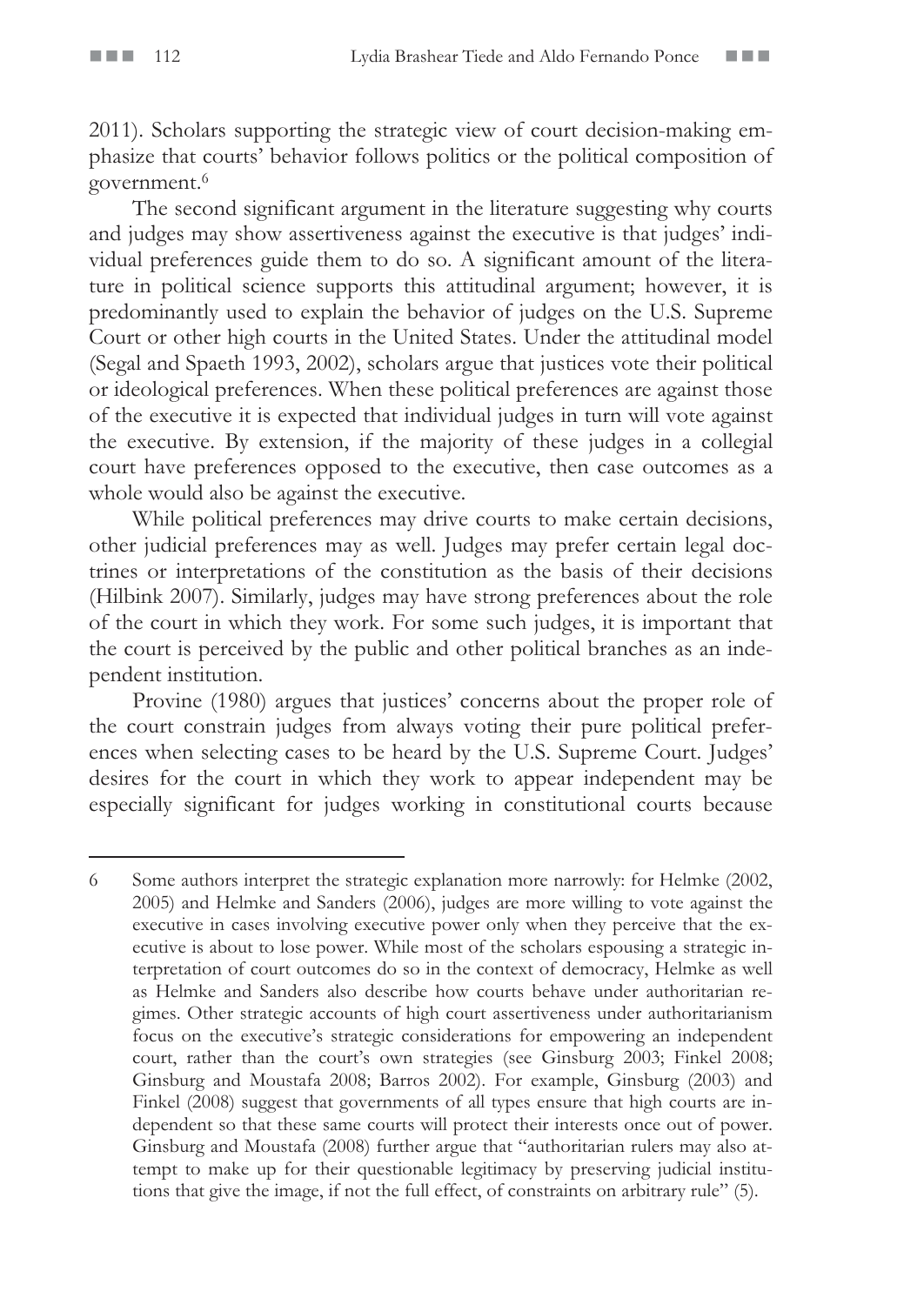often these courts exist outside the judicial branch, wield tremendous power, and are criticized as counter-majoritarian (see Bickel 1986). Additionally, the appearance of an assertive court is relevant for constitutional courts existing in developing nations and/or young democracies. It is thought that courts that are able to reveal assertiveness against the government are better regarded than those courts whose judges fear removal or the demise of the court itself if they confront the government.

While the above arguments suggest why judges and the court may act against the interests of the executive, this does not mean that they will always do so as the attitudinal model suggests. Rather, there are certain political, legal, and contextual conditions that may make high courts more willing to show assertiveness. In other words, the degree to which the courts reveal their preferences is constrained and conditional. First, high courts may be strategic about how they reveal their assertiveness. The two most prevalent conditions for strategic deference or assertiveness are related to executive strength as measured by the public's confidence in the presidency or his/her party's strength in the legislature. As to confidence in the presidency, several authors studying courts in the United States and abroad have found that courts' decisions follow both public opinion and the electorate because such decisions signal that the court is neither obscure nor out of touch with the society it serves (Epstein, Knight, and Shvetsova 2001). Further, courts' attentiveness to the preferences of the public bolsters institutional legitimacy (see, Ahdieh 1997; Attanasio 1994; Nikitinsky 1997; Vanberg 1999, 2005; Staton 2010).

Several studies have shown that the U.S. Supreme Court is cognizant of, and often influenced by, public opinion (Flemming and Wood 1997; Mishler and Sheehan 1994; also see Segal and Norpoth 1994). Dahl (1957), one of the first to counter arguments that the Supreme Court protected minority interests, asserted instead that the high court was part of a dominant national alliance and as such supported policies put forth by popularly elected officials. More recent studies have shown that the U.S. Supreme Court and even state high courts follow public opinion when deciding controversial issues (Marshall 1989; Kuklinski and Stanga 1979). As an extension of these studies, scholars assert that courts exhibit deference to the executive when the public has high confidence in the president (Randazzo 2010; Ducat and Dudley 1989; Yates and Whitford 1998). While in the American context, the relationship between public confidence in the president and high court deference is well established, this same relationship has not been established for the behavior of constitutional tribunals, especially those such as Peru's, which have experienced a democratic transition. Further, the effect of the public's confidence in the executive has not been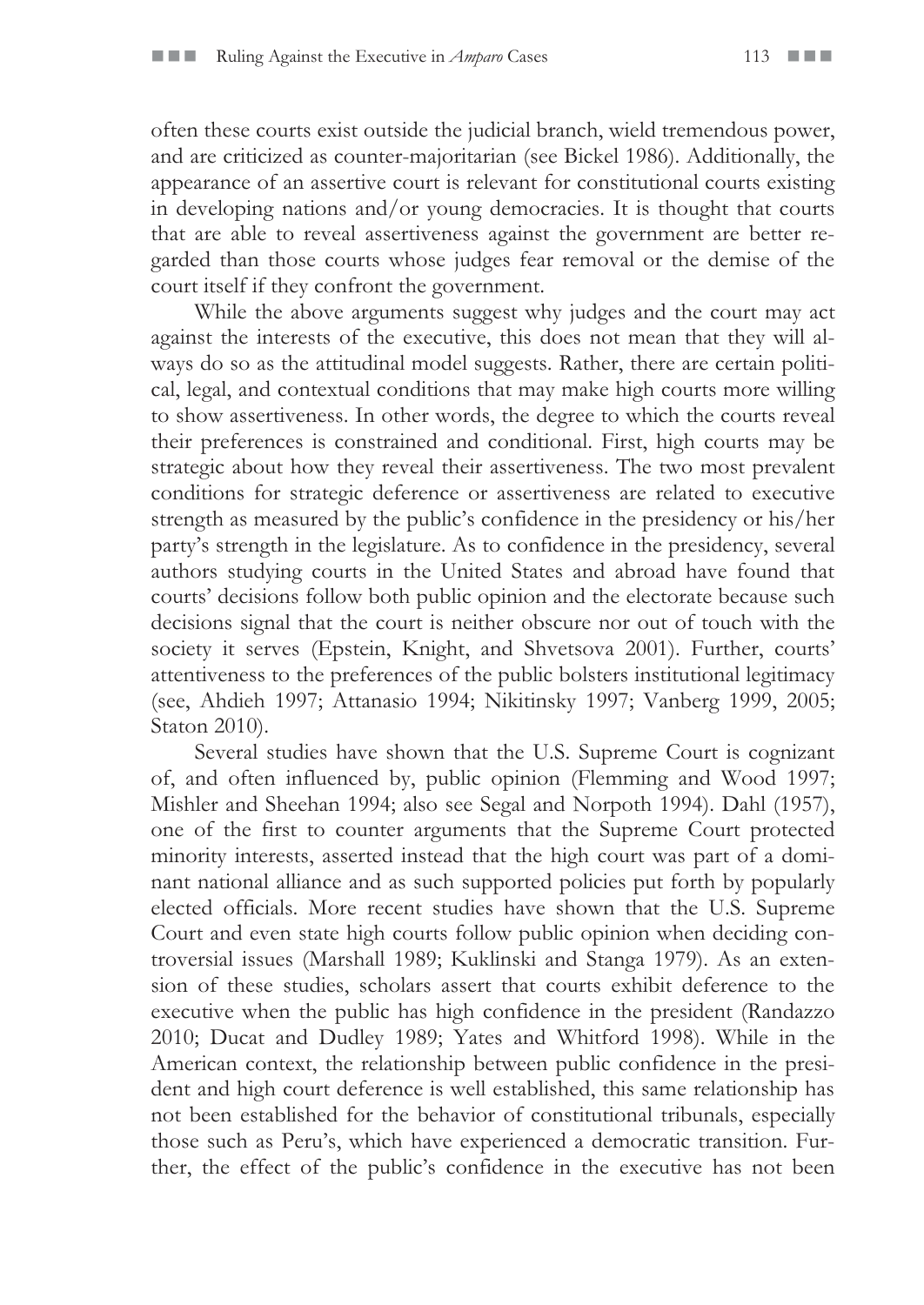tested in the context of *amparo* cases, which allow defendants relatively inexpensive access to the Tribunal. Further, the linkage between confidence in the president and judicial outcomes is less clear when judges are selected by the legislature, as they are in Peru, rather than by the president. The degree of assertiveness might be greater in a setting where judges are directly appointed by the president.

Second, high courts' assertiveness against the executive is based not only on public opinion, but also on the de facto strength of the president as ascertained by his or her position in relationship to the legislature. Much of the literature is based on the underlying theory that high courts may be reticent to rule against presidents under unified as opposed to divided government because unified political actors are in a better position to undermine a high court's powers and strength (Ferejohn 1999; Epstein and Knight 1998; Murphy 1964; McCubbins, Noll, and Weingast 1995, 2006; Eskridge 1991; Gely and Spiller 1990; Bergara, Richman, and Spiller 2003).7 In any event, presidential strength within the larger political environment is thought to affect high court decision-making.

Scholars have found that high courts outside the United States are also more likely to check the executive under a divided rather than a unified government (Scribner 2004, 2011 for the Chilean and Argentine Supreme Courts and Iaryczower, Spiller, and Tommasi 2002 for the Argentine Supreme Court). Besides the effect of unified versus divided government, some scholars look at the role of party politics on judicial decision-making more specifically. For example, Chávez (2004), examining courts in Argentine provinces, finds that strict party discipline and unified government may prevent the judiciary from checking the power of governors. Amaral-Garcia et al. (2009) find that Portuguese judges, some of whom are chosen by legislatures (as they are in Peru), prefer voting for the party of legislators that appointed them.

While public confidence in the president and his/her party's share of seats in the legislature may influence a high court's willingness to rule against the executive, other factors also may influence outcomes, such as litigant type and case subject areas. As to litigant type, the identity of the litigants in the case may influence outcomes (Herron and Randazzo 2003; Von Doepp

<sup>7</sup> Under the same logic as above, Ferejohn (2002) looks at political fragmentation more generally and notes that the more political fragmentation that exists among political actors, the less likely those actors will be able to control courts, and as a result courts will become more assertive (see also Chávez, Ferejohn, and Weingast 2011). Ferejohn, Rosenbluth, and Shipan (2004) insist that the logic surrounding the effect of political fragmentation in U.S. federal courts equally applies to courts in presidential systems in Latin America.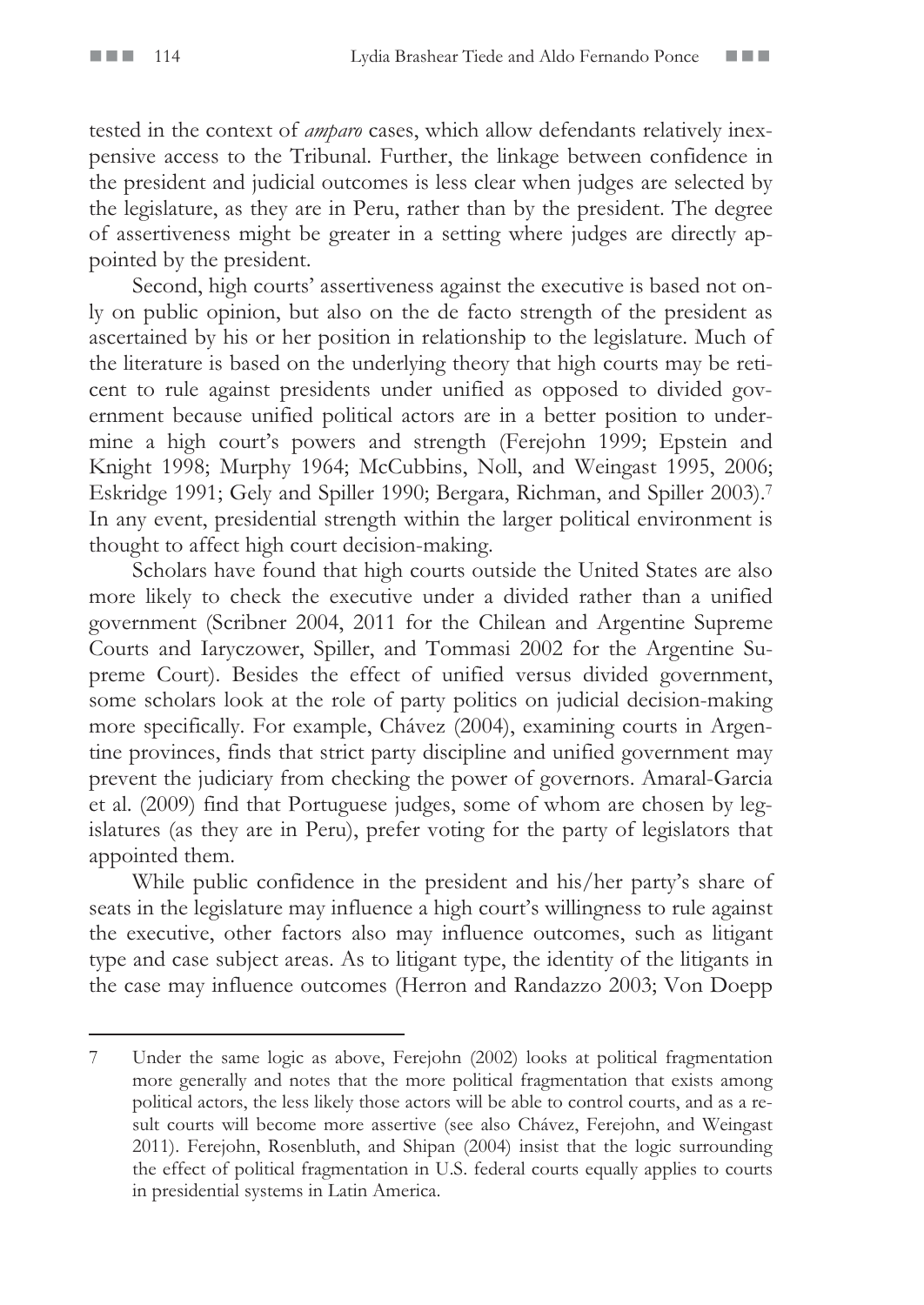2006). In a significant study, Galanter (1974) theorizes that litigants who frequently appear in court ("the haves"), such as government actors or private firms, tend to win more than those who appear only once or relatively infrequently ("the have-nots"). Frequent litigants, according to Galanter, have advantages over less litigious parties due to their expertise and informal relationships with legal institutions. However, in U.S. state supreme courts, Brace and Gann Hall (2001) find that infrequent litigants may win when lawyers are plentiful and the cost of hiring one is low.

Not only does litigant type affect outcomes, but certain subject areas may also influence decision-making (Scherer 2004; George and Epstein 1992; Segal 1986). The type of government powers being reviewed (Scribner 2004, 2011) as well as executive interest in the subject area (Iaryczower, Spiller, and Tommasi 2002; Von Doepp 2006) affect the likelihood that high courts will rule against the executive. Despite these specific case studies, there is no consensus, however, on what particular case subject areas may make high courts more or less likely to rule against the government in a wide range of countries. Instead, there has been more agreement on an approach for studying the influence of case types or facts. For most scholars, the decision of which subject areas to study is based on what types of cases are most frequently heard by the high court. For example, Segal and Spaeth (1993, 2002), Epstein and Mershon (1996), Pritchett (1948), and Baum (2006) focus their analysis of U.S. Supreme Court decision-making on the subjects that are heard most frequently.

### The Peruvian Constitutional Tribunal in Context

While the literature provides expectations for conditions that might lead a court to oppose the executive in a specific country based on executive strength, such expectations depend on the political and historical context of the Peruvian Tribunal. In this section, we provide this context.

Constitutional tribunals are usually created to exist outside the judicial branch and are thought to provide legitimacy to the lawmaking process (Stone Sweet 1999, 2000; Landes and Posner 1975; Whittington 2005) and protect underrepresented minority interests (Ely 1980). In many countries, governments also create or reconstitute constitutional courts as part of broader constitutional reform packages. Such reforms provide an insurance policy for current government interests when the government anticipates losing power (Ginsburg 2003) or demonstrate to the public that the government is credibly committed to reforms that uphold individual rights and check the power of other political actors (North and Weingast 1989; Wein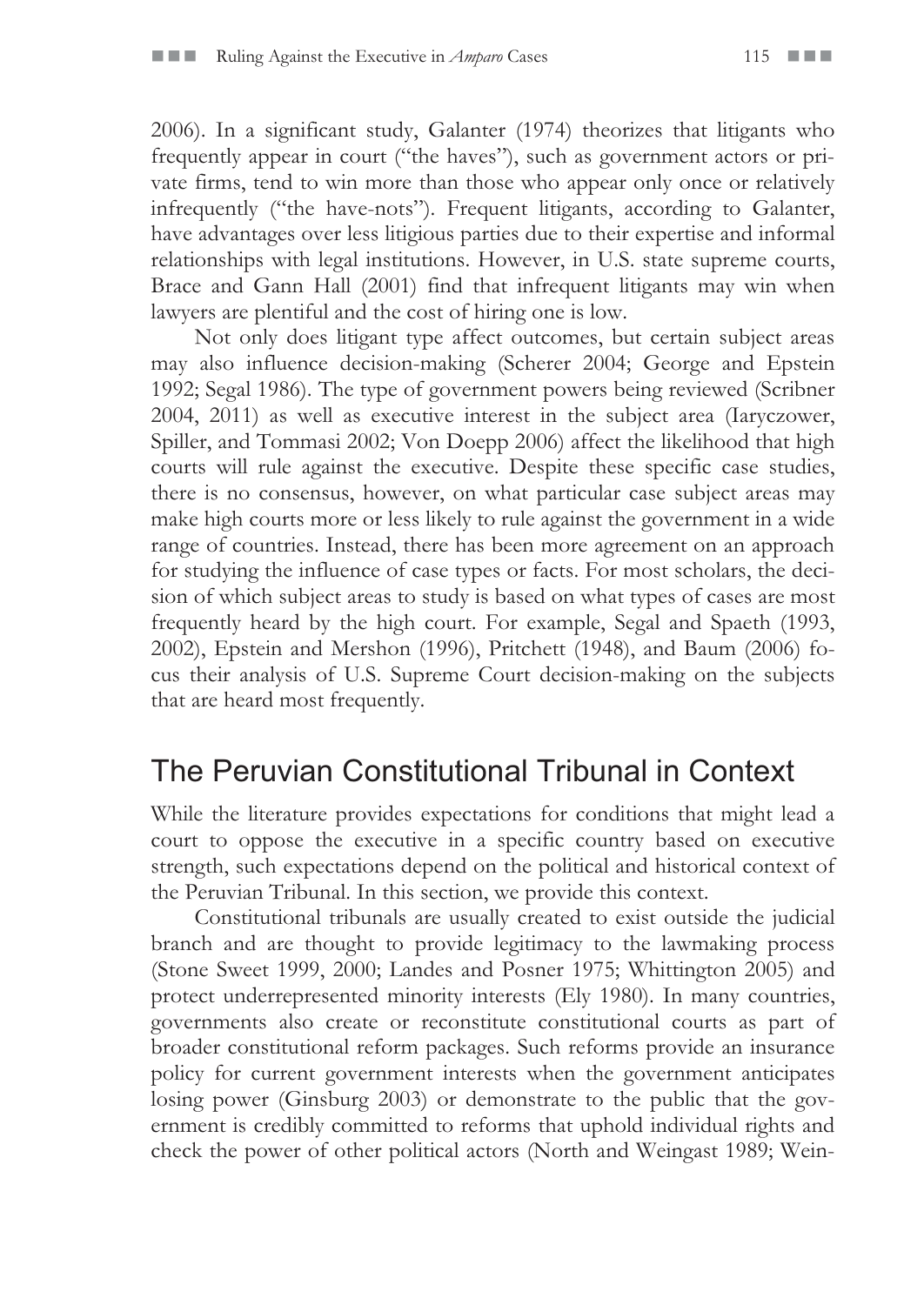gast 1997, 2003; Barros 2002). The establishment of the current Peruvian Tribunal was based on such concerns (Finkel 2008).

Peru has had two constitutional courts since 1982. The first, the Tribunal of Constitutional Guarantees (TGC), existed from 1982 to 1992 (Dargent 2009). The second was the current Constitutional Tribunal, created in 1994, which is the focus of this analysis. The Tribunal was created outside the judicial branch primarily because the supreme court was distrusted and failed to "act as an effective check upon other branches of government" (Dargent 2009: 252). For Peru's Tribunal,<sup>8</sup> policymakers steered away from an appointment method that allowed a variety of political actors to be involved in the selection process and would have enhanced independence, according to Moreno, Crisp, and Shugart (2003).9 Instead, they chose a method that unilaterally allowed Congress to choose the Tribunal's members. Under this method, two-thirds of Congress is required to choose the judges who serve five-year terms without re-election. Although not specified in the Peruvian Constitution, certain political circumstances have led to the "partial renewal" of certain judges of the Tribunal for terms of five or more years that do not end at the same time as congressional terms.

These circumstances have ensured that the seven judges of the Tribunal are appointed neither in a block every five years, nor concurrently with congressional terms (see Huerta Guerrero 2010). As to tenure, compared to that of constitutional court judges in other Latin American countries, Peruvian judges' tenures are relatively short (Moreno et al. 2003). An online appendix lists the judges on the Tribunal for the period analyzed (see Online Appendix available as this article's supplementary material at <www.jpla.org>). Policymakers in Peru specifically provided the Tribunal with judicial review powers to review legislation abstractly as well as to review individual rights claims of *amparo*, habeas corpus, and habeas data.

<sup>8</sup> Dargent (2009) asserts that Peru's current Constitutional Tribunal constituted two separate courts. The first existed under Fujimori from 1996 to 2000 and had a voting rule that required six of seven of the judges to agree in order to find a law unconstitutional. According to Dargent, a second court existed after 2001 and Fujimori's departure. This court had the same appointment rules and number of judges. However, the voting rule required that only five of seven judges voted to find a law unconstitutional.

<sup>9</sup> Interestingly, Peruvian policymakers used the mixed selection method when constructing the TGC and the single appointment method when designing the Constitutional Tribunal. The judges for the TGC were appointed by a mixed appointment method in which the Executive, Congress and the Supreme Court each named three judges to the nine judge court. Despite an appointment method, which should have enhanced the TGC's legitimacy, this court was seen as largely ineffectual and was disbanded in 1992 (Dargent 2009: 254).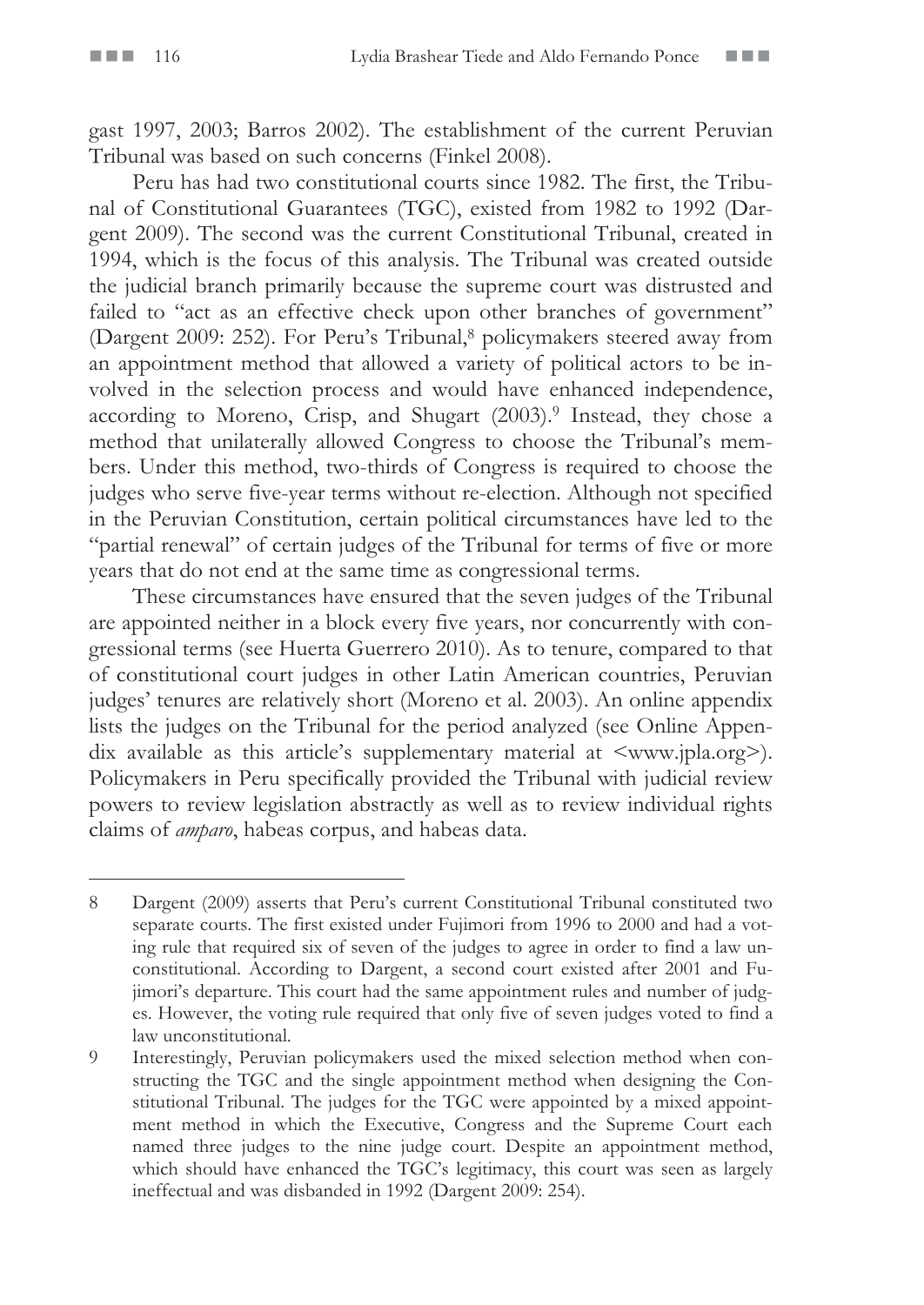During the period of this study, 1996–2006, the Tribunal heard *amparo* cases within a political context in which there were significant changes in the executive and legislative branches. The Tribunal came into existence after Fujimori's *auto golpe* of 1992 and the drafting of a new constitution (see Finkel 2008: 69). Soon after the Tribunal began deciding cases in 1996, however, it was required under its abstract review function to rule on the constitutionality of a law (Law 26657) passed by Congress in 1997 allowing Fujimori to seek a third term. In this decision, three judges (Guillermo Rey Terry, Manuel Aguirre Rocca, and Delia Revoredo Marsano de Mur) wrote that Fujimori was barred by the Constitution from seeking a third term, and two other judges did not vote. According to Dargent (2009), the Tribunal, "in a creative and controversial way," claimed that the voting rule requiring six votes did not apply in this case, but rather a majority voting rule was applicable based on their assessment that the case be reclassified as a rights' protection case (Dargent 2009: 269). This ruling, however, caused much public confusion, so the Tribunal issued a second decision claiming instead that the first decision was invalid because declaring a law unconstitutional in fact required that six of seven judges agree to the decision (see Dargent 2009: 269-270). Despite the Tribunal's attempt to invalidate their first decision, Fujimori requested that the three judges who opposed his re-election be fired. The Congress, by simple majority, then voted to remove them.

After being allowed to run for a third term, Fujimori ran for re-election in 2000 and faced a run-off against his opponent, Alejandro Toledo. This run-off election, much criticized by the international community, resulted in Fujimori's presidential victory. The victory, however, was short-lived due to corruption scandals revolving around Fujimori's chief advisor Vladimiro Montesinos, who was also accused of having links with drug trafficking. After Fujimori resigned by fax from Japan, Valentín Paniagua assumed the presidency on 22 November 2000. Paniagua then restored the three judges removed by Fujimori so they could serve out their five-year terms ending in 2004. Paniagua's government was followed by the democratic election of Alejandro Toledo on 28 July 2001.

Of the reasons provided by the literature regarding why courts may want to appear assertive or vote against the executive, we find some contextual support. As far as preferences of judges, we have some indication that judges on the Tribunal in any given period do not strictly have preferences aligned with the executive or the executive's party in Congress. Judicial appointments by Congress under a supermajority rule means that 66 percent of the members of Congress must agree on Tribunal appointment. Dargent (2009) argues that under the supermajority appointment rule, "political negotiation was required to reach an agreement, making it more likely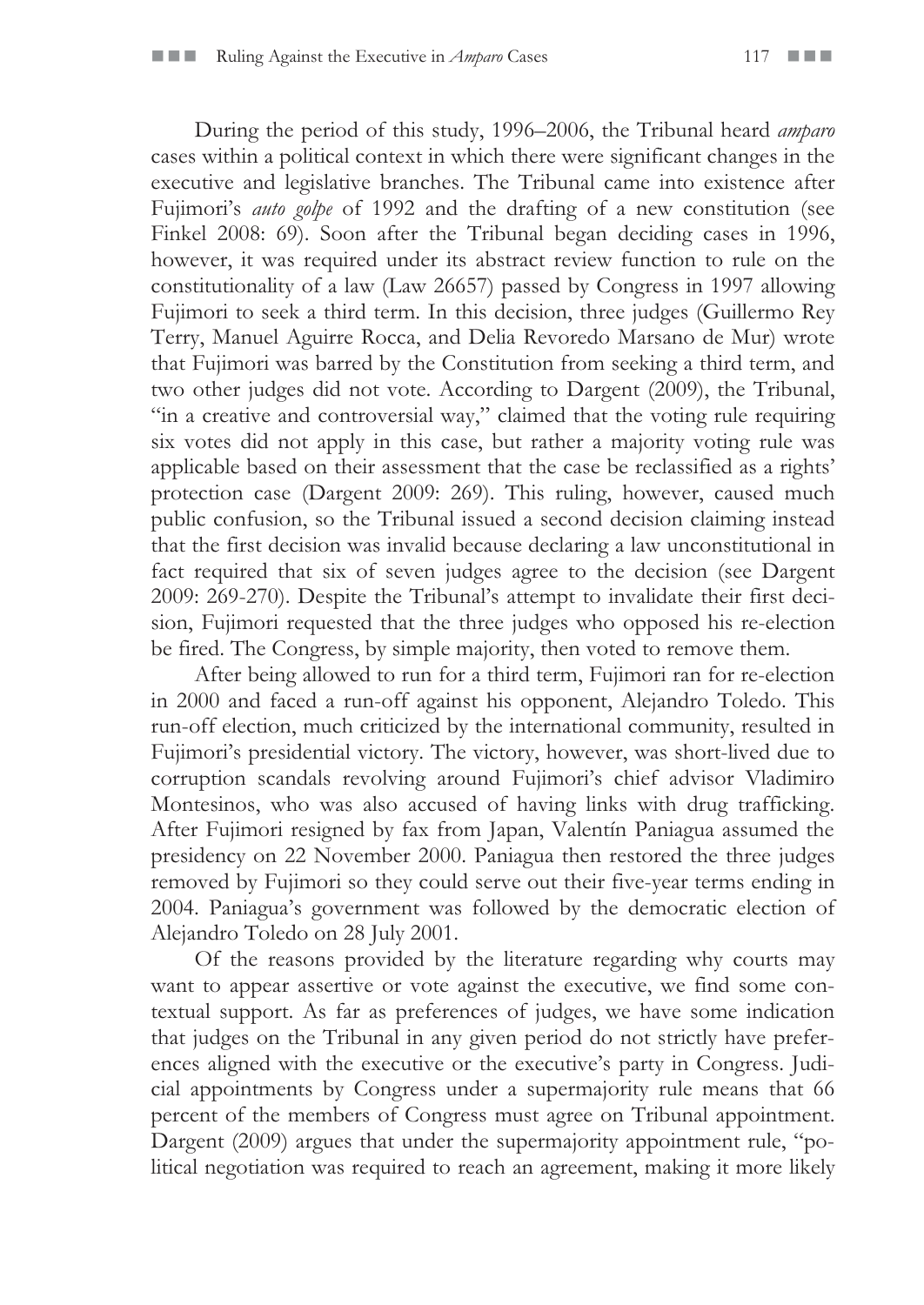that the candidates elected would be independent ones" (266). As indicated below, there was no time in which the executive's party had a supermajority in Congress. As a result, all candidates were compromises between the executive's party and opposition parties.

There is also indication that certain individual judges did not favor the appointing executive. Judges' professional and political backgrounds did not necessarily lead to the alignment of their preferences with the executive or his party.<sup>10</sup> For example, two Tribunal judges appointed under Fujimori's presidency (Luis Díaz Valverde and Manuel Aguirre Roca) were also members of the Tribunal's precursor, the TGC that operated during presidencies with preferences distinct from those of Fujimori. Further, three judges were removed by President Fujimori in the first year of the Tribunal's operation because they opposed a third term of his presidency. Likewise, under President Toledo's tenure, three judges (Víctor García Toma, Magdiel González Ojeda, and Javier Alva Orlandini) belonged to parties in opposition to Toledo's. Finally, due to the later reinstatement of judges removed by Fujimori in 1997, not all judges' five-year terms on the bench run concurrently with the five-year terms of legislators currently in office, making alignment with the president's party even more difficult.

Although the above evidence regarding judges' preferences suggests that as individuals, not all judges' political preferences were aligned with the executive, this is difficult to test quantitatively or systematically. In the cases analyzed, individual judges' votes were not recorded, so we do not know how each judge voted. Finally, as to the strategic deference argument, which suggests that judges may act more assertively when executives are weak, this argument can only be tested empirically. Indeed, it would be rare to find, and we have not found judges that would admit to voting strategically based on executive strength. For this, we turn to our empirical analysis.

### Testing Conditions for the Tribunal's Assertiveness Against the Executive

### Hypotheses on Strategic Behavior

In our assessment of the Peruvian Constitutional Tribunal's behavior, we primarily focus on how the political context influences the degree of assertiveness against the executive for *amparo* cases. The scholarly literature on

<sup>10</sup> See Online Appendix 1; Tables B.1 and B.2, indicating judges, dates of service, and professional and political background, available as this article's supplementary material at <www.jpla.org>.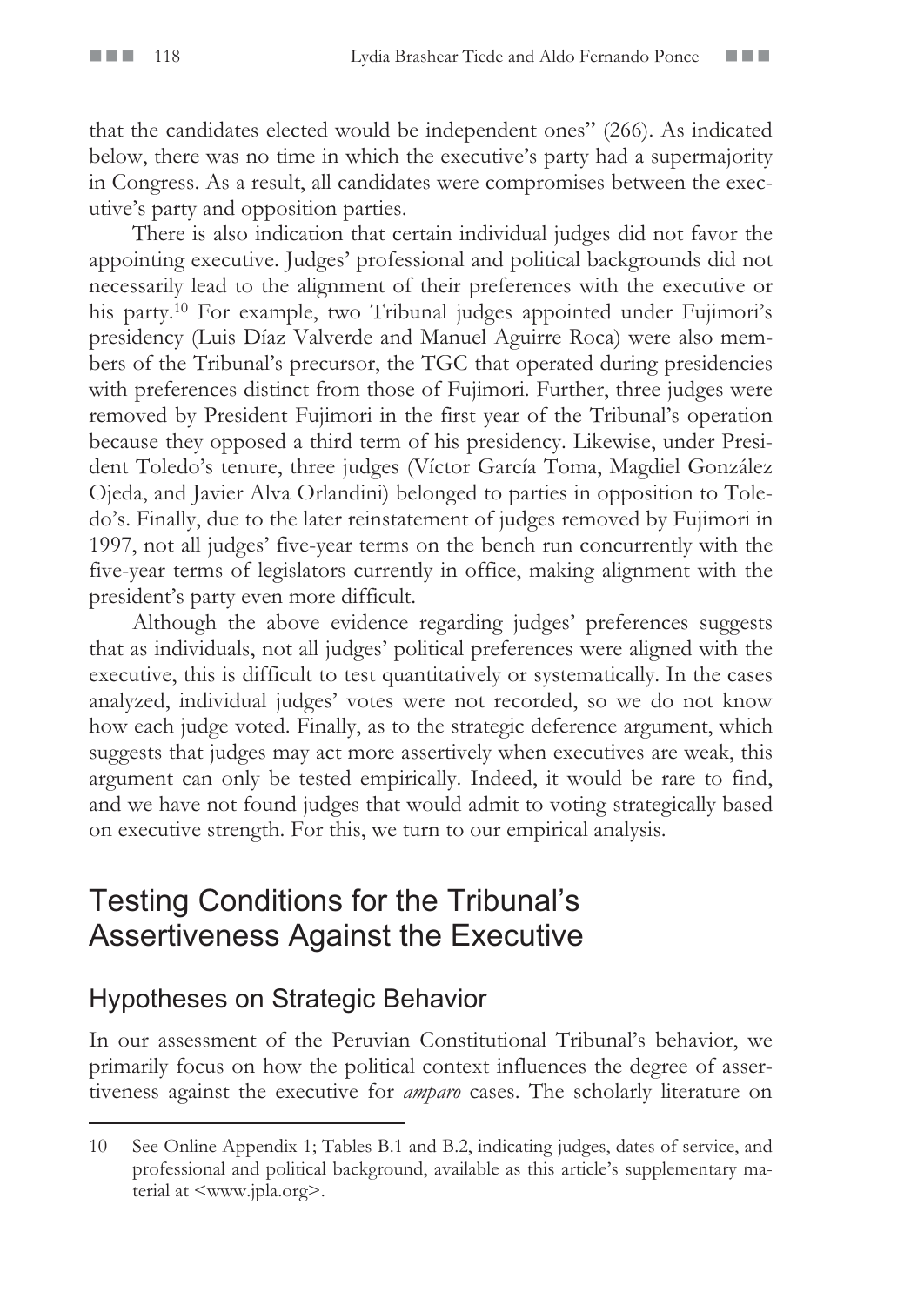high courts' use of their powers provides testable predictions for ascertaining the conditions under which the Peruvian Tribunal would assert itself against the executive. First, for the period analyzed, the Tribunal operated in a context where presidential strength varied. A main determinant of this strength was generated from the public's confidence in the executive. On average, the public had more confidence in Fujimori (i.e. 36.6 percent average public confidence) than in Toledo (i.e. 27.1 percent public confidence). Within each of these two regimes, however, there was also variation in public confidence in the executive. Under Fujimori, public confidence on average ranged from 69.49 to 25.36 percent. Under Toledo, public confidence ranged from 42 to 15.03 percent.

Based on the literature provided in the previous section, the Tribunal's rulings should be sensitive to public confidence in the executive as follows:

#### *Hypothesis 1: As public confidence in the executive deteriorates, the Peruvian Constitutional Tribunal will be more likely to rule against the executive in* amparo *cases.*

Not only did the Tribunal operate in an environment with changes in executive power, but congressional support for the executive's party also varied in the years analyzed here. During the first seven years of the Tribunal (1996 to 2000), Fujimori was supported by 55 to 56 percent of his party in Congress. However, during Fujimori's third term (from July 2000 to November 2000), the executive's party had a minority in Congress (43 percent). In contrast, Toledo was supported by 47 percent of his coalition of two parties in Congress – Perú Posible and its close ally Frente Independiente Moralizador. In addition, the Peruvian Constitutional Tribunal is nested in a political environment with a relatively weak institutionalized party system, making it more difficult for the ruling party to influence and win legislative votes compared to parties in more institutionalized settings (Alemán, Ponce, and Sagarzazu 2011). Under fragmented or divided governments, this should weaken the effect of the president's share of congressional votes, especially when the ruling party holds only a minority in Congress. Based on the literature dealing with judicial independence and divided government, the Tribunal's deference to the executive will vary with the political strength of the president's party in Congress as follows:

#### *Hypothesis 2: As the executive's party loses seats in Congress, the Tribunal will be more likely to rule against the executive in* amparo *cases.*

The above two hypotheses together seek to test how Tribunal assertiveness varies with presidential popularity and influence in the legislature – variables that capture strategic behavior.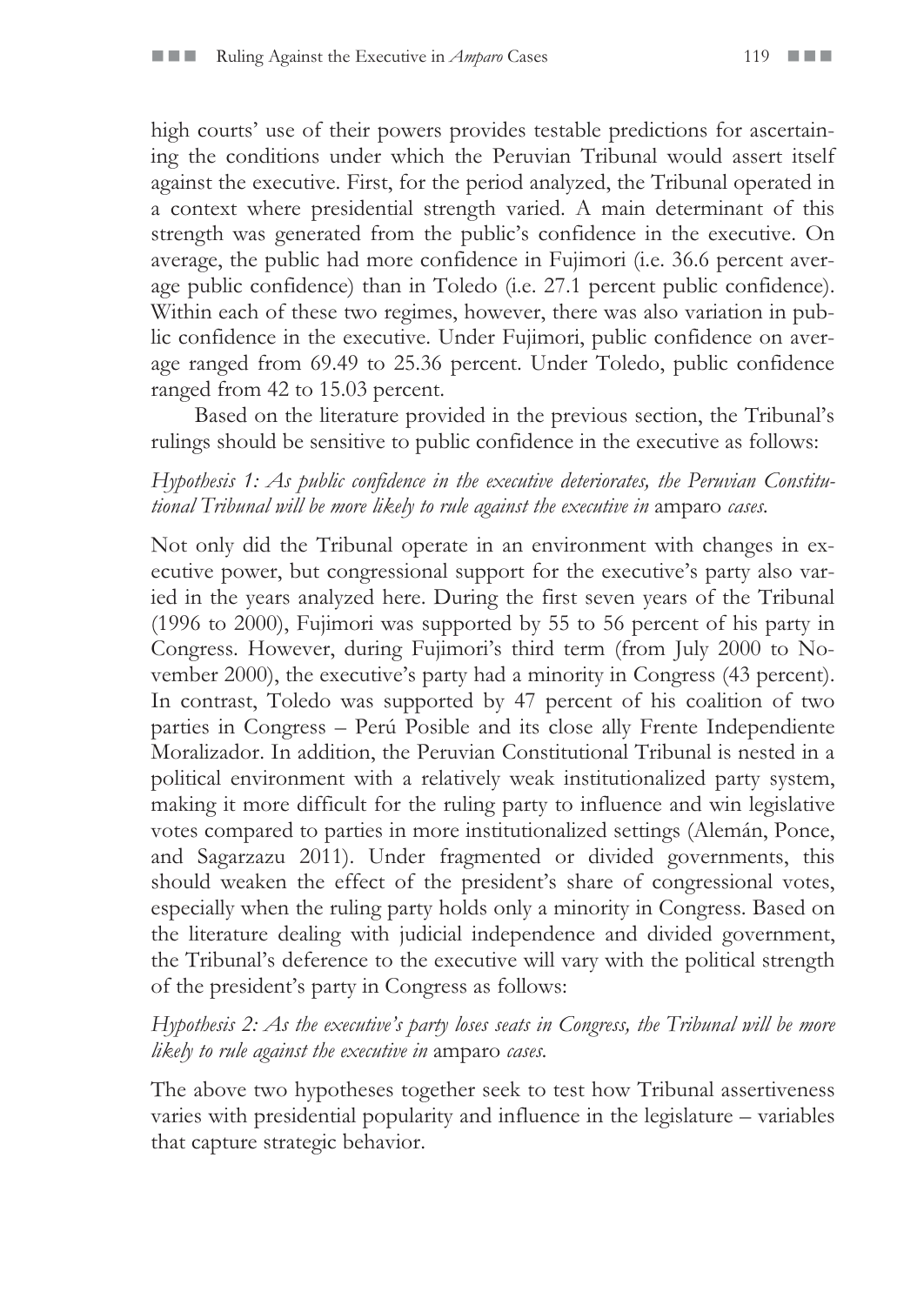#### *Other Determinants*

The identity of litigants is an important control variable when assessing whether courts rule against the executive (Galanter 1974; Herron and Randazzo 2003; Von Doepp 2006; Brace and Gann Hall 2001). The litigants involved in *amparo* cases before the Tribunal are diverse. The cases involve individual rights claimants bringing actions against the executive, municipalities, regional governments, or other private actors. Of the litigants opposing the executive, approximately 94 percent are private individuals and 5 percent are private businesses. The other litigants, constituting 1 percent of the cases, are other political actors indirectly linked to the state (a mixture of municipalities, particular legislators, and other judicial entities). Based on arguments that litigant identity affects judicial decision-making (Galanter 1974), we expect that the degree of the Tribunal's assertiveness will vary across types of litigants filing suits against the executive, perhaps favoring other political actors and firms over individuals. The former may have more experience than individuals in front of the Tribunal.

We also take into consideration that the subject matter of the *amparo* cases will affect their outcomes. Based on the literature, the substantive areas of cases may affect decision-making. From 1996–2006, four subject areas predominated Peru's *amparo* docket: taxes, employment, pensions, and disputes over public property. Of these, pension cases constituted 63.3 percent and employment cases 30.8 percent of all *amparo* cases analyzed.

The proliferation of pension cases was due to the government's concerted efforts to limit pension benefits and the Tribunal's reaction to such efforts. During the 1990s, Law 25967 increased the minimum period of work required to obtain a pension to 20 years and created a maximum remuneration for pensioners under prior Law 19990. The Tribunal, in an *acción de inconstitucionalidad* (Decision 007-96-I/TC), responded, finding that Law 25967 was unconstitutional because it eliminated or modified pensioners' prior rights and benefits. The Tribunal's anti-executive action produced a flood of *amparo* cases with plaintiffs seeking to restore previously acquired benefits.11

<sup>11</sup> An example of such an *amparo* case evolving from the *acción de inconstitucionalidad* is Tribunal Resolution N. 0465-2004-AA/TC filed by Gilberto Enrique Soriano Prochazka against a previous decision made by the Third Civil Court of the High Court of Justice of Lima. The Third Court argued that Mr. Soriano's pension should be calculated by the criteria established in Law 25967 (instead of Law 19990). The Third Court also claimed that Mr. Soriano's pension was calculated correctly. After analyzing the case, the Tribunal decided against Mr. Soriano and in favor of the executive. Despite the existence of a divided government in 2004 and the relatively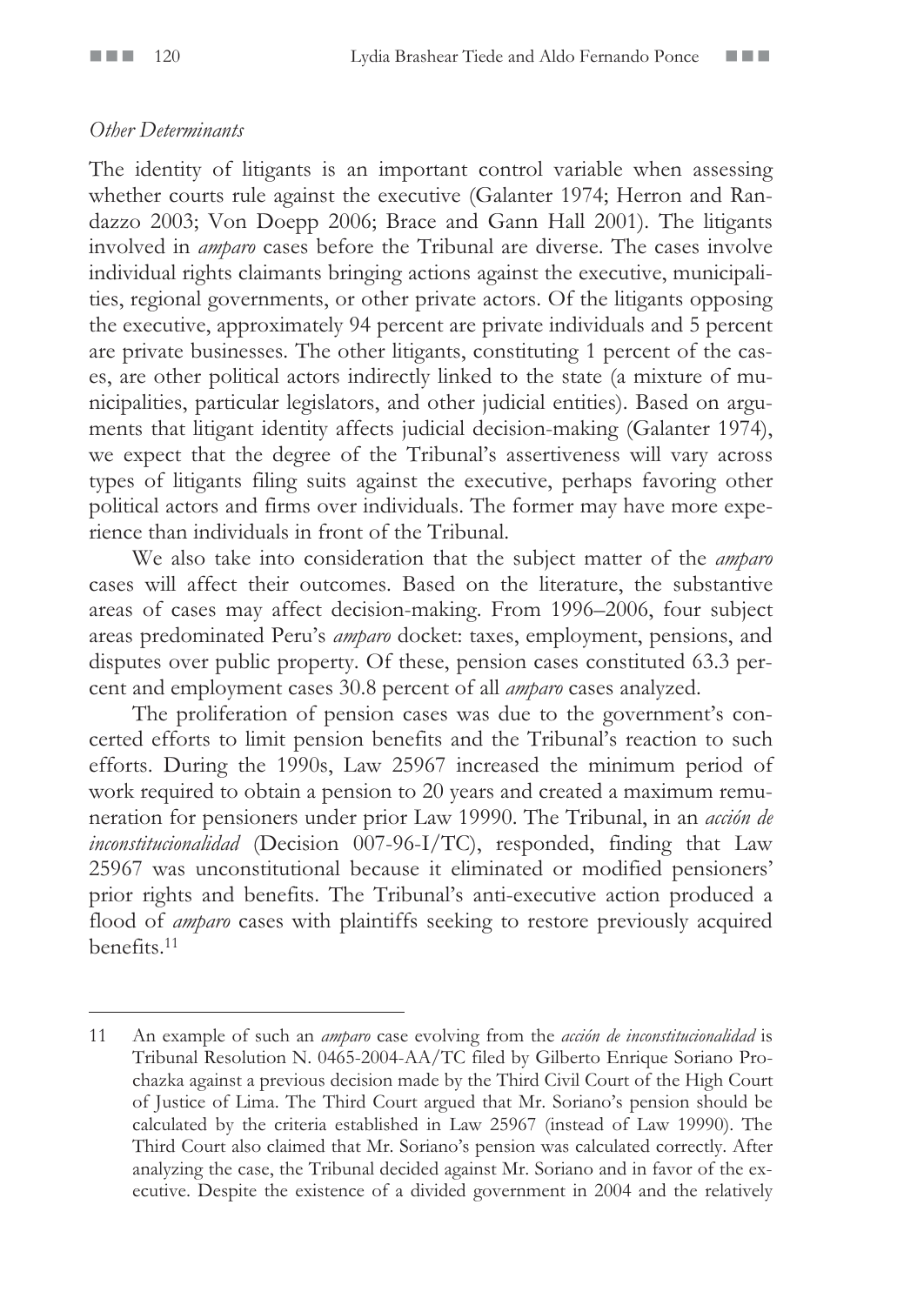In response to a large number of such *amparo* cases after the *acción de inconstitucionalidad*, Congress responded with Law 27561 to resolve all cases in which Law 25967 had been incorrectly applied according to the Tribunal's prior decision. Tribunal resolutions in 2002 (N. 703-2002-AC/TC and N. 1816-2002-AA/TC) also resulted in an increase in *amparo* cases because this resolution required the Oficina de Normalización Previsional (ONP) to readjust minimum pensions under another prior law (Law 23908).12 One of the reasons that pension cases in the form of *amparo* were so prevalent was due to the interactions between the Tribunal and Congress on legislation regarding the definition of these important benefits. Appendix 1 provides an additional overview of specific legislative action in the area of pensions and Tribunal responses.

Employment cases, constituting the second largest category of *amparo*  cases, increased over the analyzed period (reaching their peak in 2005 and 2006). Employment cases generally refer to potential unfair dismissal of workers. As with pensions, the number of employment cases reaching the Tribunal increased during most of the period analyzed. Only in 2005 (TC decision 206-2005-PA/TC) did the Tribunal limit the number of these cases it heard to certain subject areas (work hostilities, (un)fair dismissals, and payment of remuneration).

For the remaining *amparo* cases analyzed here, the number of cases involving taxes and disputes over public property has remained constant. These groups constitute the third- and fourth-largest number of *amparo* cases, but involve only a small proportion of all *amparo* cases. Public property cases constitute approximately 6 percent of all *amparo* cases, and tax cases constitute 5 percent. Besides the four groups of cases described above, a fifth group of other cases is made up of disputes over private property between individuals, municipal affairs, and business affairs (without state intervention).

Because of the sheer number of *amparo* cases and their impact on individual rights, these cases are potentially the most visible to society. Of *amparo* cases themselves, those involving pensions and employment exceed other subject areas and as such may be more visible to the public. The

 $\overline{a}$ 

low popularity of the president at that time, a significant number of cases similar to this were decided in favor of the executive during Toledo's government.

<sup>12</sup> Tribunal Resolution N. 4219-2004-AA/TC exemplifies this type of case well. Petitioner María Clara Milián Vda. de Pérez claimed that her pension had to be readjusted under prior Law 23908. In this case, the Tribunal decided to favor Ms. Milian. In line with our hypotheses, this case was decided in a period of relatively low public confidence in the presidency and relatively low strength of his party in Congress. Similar pension cases were resolved against the state.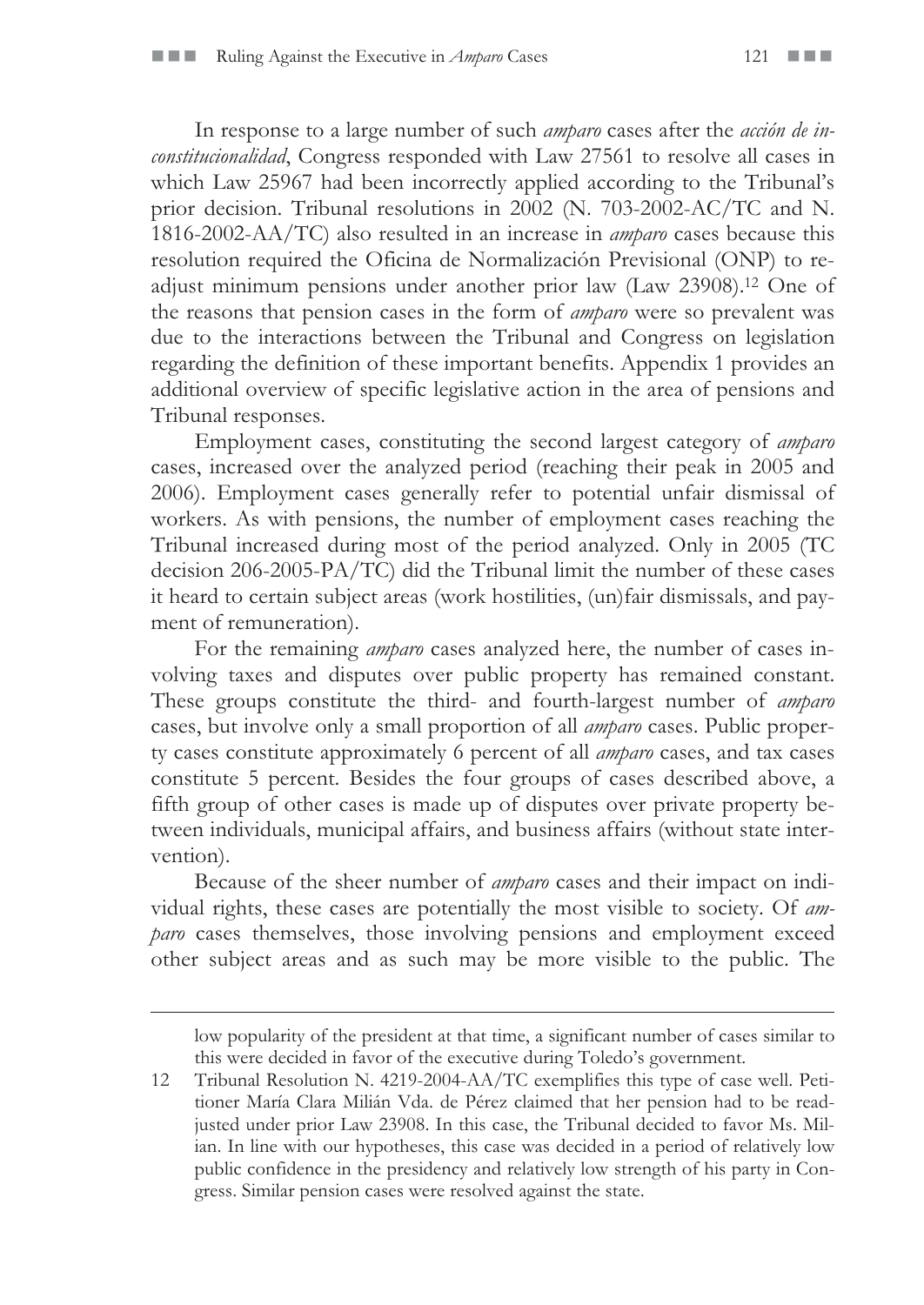court's decision to appear independent for any of the reasons suggested above would be more apparent in the subject area with the most cases. Indeed, Table 1 shows how the Tribunal's behavior varied by subject area and that in general it was more willing to oppose the executive in high-volume pension cases than in other subject areas.

|                      | All $am-$<br>paro<br>cases | <b>Taxes</b> | Employment<br>(public sec-<br>tor) | Pensions | <b>Disputes</b><br>over public<br>property |
|----------------------|----------------------------|--------------|------------------------------------|----------|--------------------------------------------|
| Fujimori             |                            |              |                                    |          |                                            |
| government           |                            |              |                                    |          |                                            |
| 1995                 | 37.1                       | 20.0         | 37.1                               | 54.5     | 0.0                                        |
| 1996                 | 24.5                       | 29.4         | 26.5                               | 20.0     | 20.0                                       |
| 1997                 | 19.1                       | 9.5          | 17.6                               | 32.2     | 12.5                                       |
| 1998                 | 24.6                       | 4.2          | 23.0                               | 52.1     | 15.0                                       |
| 1999                 | 28.6                       | 9.2          | 27.3                               | 41.1     | 11.5                                       |
| 2000                 | 43.0                       | 9.8          | 40.0                               | 54.3     | 18.7                                       |
| Mean for<br>Fujimori | 29.8                       | 9.8          | 27.0                               | 46.2     | 15.0                                       |
| Toledo<br>government |                            |              |                                    |          |                                            |
| 2002                 | 29.5                       | 20.9         | 26.4                               | 38.3     | 21.6                                       |
| 2003                 | 22.1                       | 17.6         | 19.3                               | 24.7     | 18.2                                       |
| 2004                 | 24.8                       | 20.0         | 9.9                                | 30.9     | 11.8                                       |
| 2005                 | 9.0                        | 20.3         | 1.5                                | 11.2     | 5.9                                        |
| 2006                 | 12.1                       | 11.8         | 2.8                                | 16.3     | 5.7                                        |
| Mean for<br>Toledo   | 15.2                       | 16.9         | 7.3                                | 18.3     | 9.9                                        |

|  | Table 1: Rates of Executive Loss by Type of Case (in percents) |  |  |
|--|----------------------------------------------------------------|--|--|
|  |                                                                |  |  |

Source: Authors' own compilation.

### Data and Methodology

The data for this project was obtained from the Peruvian Tribunal, which provides all case decisions since 1996. Of all the cases heard by the Tribunal, we analyzed all *amparo* claims from 1996 to mid-2000 and from mid-2001 to mid-2006,13 which consisted of 19,289 separate case decisions in which the

<sup>13</sup> Data from the August–November period (Fujimori's third mandate) is excluded from this study because it represents a period of catastrophic governmental collapse and one in which the government did not obtain a formal majority in the legislature through the April 2000 elections, but rather through the subsequent and often illicit actions of the intelligence services. It is considerably difficult to assess the number of legislators "bought" by Fujimori's advisor Vladimiro Montesinos. Likewise, data corresponding to Paniagua's transitional government are also excluded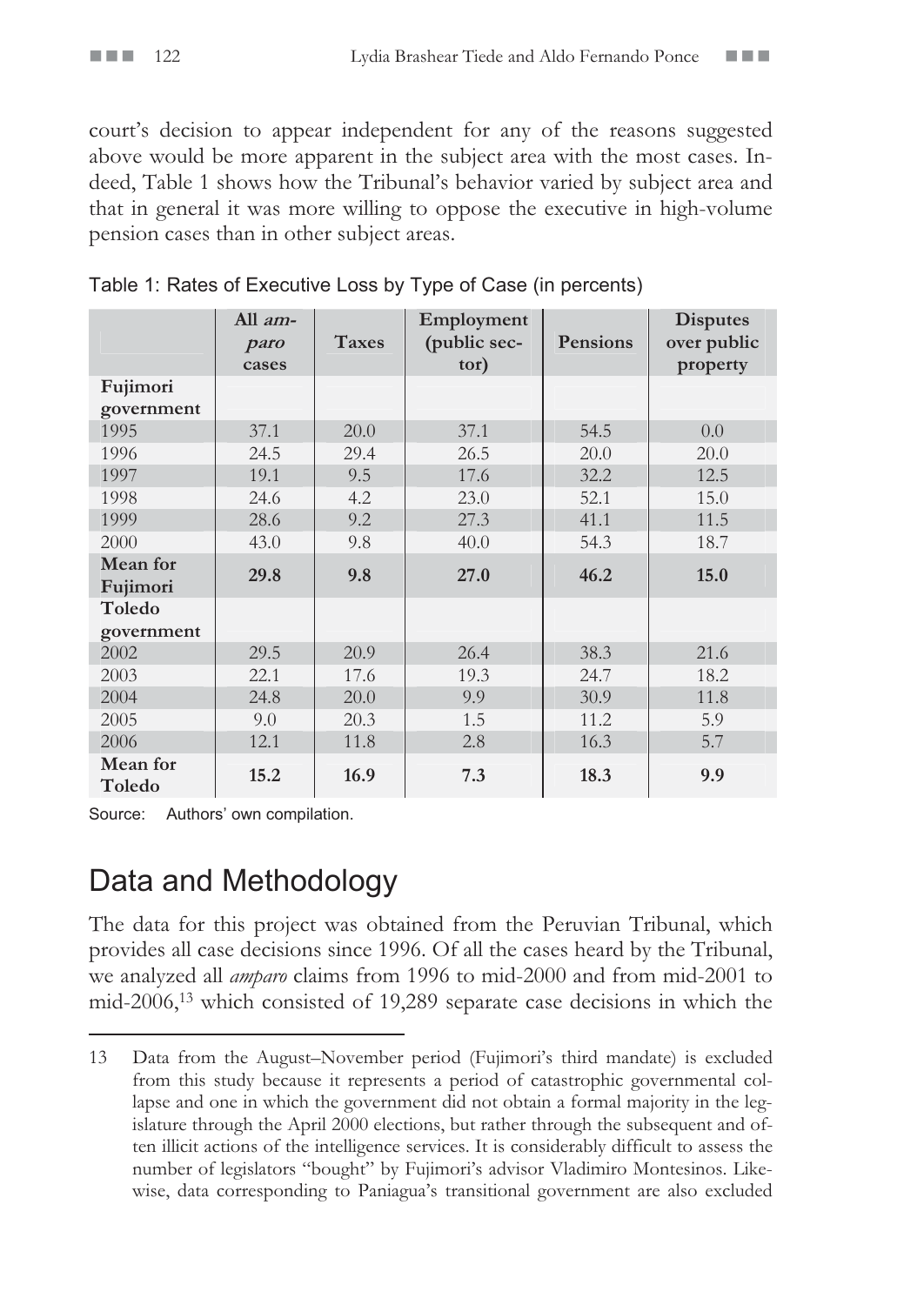Peruvian executive was involved. Because *amparo* cases are so prevalent and directly implicate executive action, they provide a realistic sample to investigate Tribunal assertiveness or deference. A hierarchical logistic model is used to analyze the cases and to account for differences between congressional periods (Bryk and Raudenbush 1992; Gelman and Hill 2007). Our model incorporates variables to account for political and societal contexts as well as types of litigants participating in the *amparo* cases. In this model, information on the type of actors and the levels of confidence in the presidency are nested within contextual units (congressional periods).

Multilevel data provide valuable statistical tools for some particular challenges. Specifically, scholars must account for the possible lack of statistical independence among observations across contextual units (Raudenbush and Bryk 2002; Steenbergen and Jones 2002). Failure to cluster this type of data may result in biased (underestimated) standard errors and ultimately to mistakes in the estimation of inference analysis (Barcikowski 1981; Blair et al. 1983; Steenbergen and Jones 2002). To account for this, the use of multilevel modeling takes the hierarchical structure of the data into account by assuming random effects at each level of analysis. This provides a more conservative inference for the aggregate effect. Given our theoretical expectations of the key role of the strength of the president's party in Congress on judges' decisions, we find it reasonable to assume a possible lack of statistical independence among decisions across congressional periods. In other words, we assume that the ruling party's share of seats and the needed twothirds of legislators to appoint Tribunal judges create a political context in which the estimated coefficients of the variables might be different across congressional periods. More precisely, greater or lower participation of the ruling party across congressional periods may affect judges' behavior with respect to other political and societal actors and their assertiveness given a certain level of confidence in the presidency.

 The equations are estimated at two levels: an individual level, or level 1 equation within congressional periods, and a congressional level, or level-2 equation. Accordingly, we fit a multilevel varying intercept and slope logistic regression as follows:

$$
Pr (y_i = 1) = log i t^{1} (\alpha_{s[i]} + \beta_{s[i]} x_i), \text{ for } i = 1, ..., n,
$$
 (1)

 $\overline{a}$ 

from the analysis since Paniagua did not belong to Fujimori's political party. Although Paniagua's party Acción Popular had only six legislators in Congress, Paniagua received the support of several parties to lead not only the legislative but also the executive branch. It is again difficult to determine what percentage of support he held in Congress.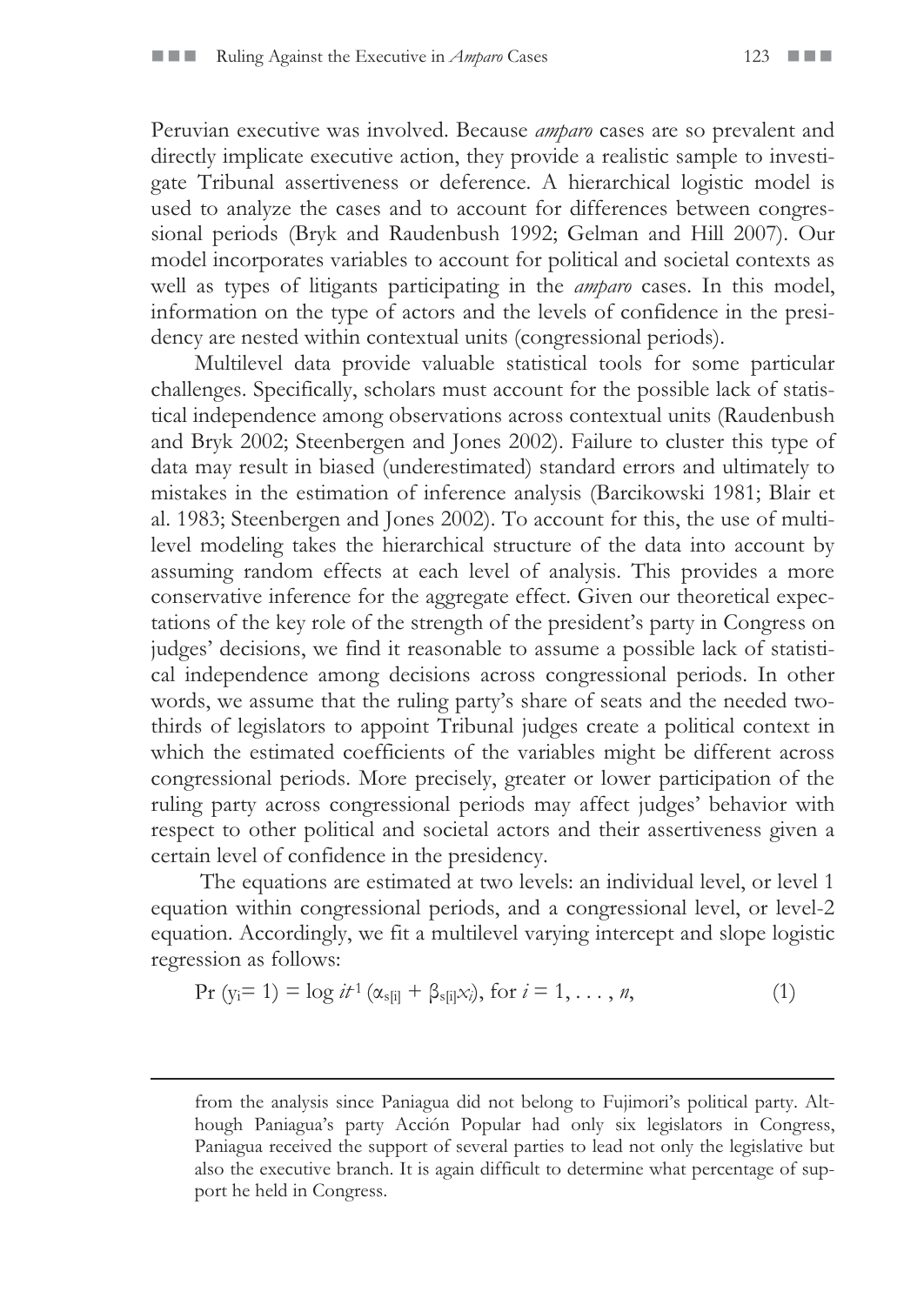where *s*[*i*] represents the congressional period in which the Tribunal makes a decision and *xi* is the case litigant's attributes (individual, firm, or another type for plaintiffs and defendants). The congressional period level's intercepts and slopes are themselves modeled given average congressional period attributes usi

$$
\alpha_s = \gamma_0^{\alpha} + \gamma_1^{\alpha} u_s + \epsilon_s^{\alpha}
$$
  
\n
$$
\beta_s = \gamma_0^{\beta} + \gamma_1^{\beta} u_s + \epsilon_s^{\beta}
$$
\n(2)

with errors  $\varepsilon_s \alpha_s \varepsilon_s \beta$  having mean 0, standard deviations  $\sigma_\alpha$   $\sigma_\beta$ , all estimated from the data.

Since we are interested in explaining under what conditions the Tribunal decides cases against the executive, the dependent variable is dichotomous, taking the value of 1 if the Peruvian Constitutional Tribunal makes a decision against the executive, and a 0 otherwise. In order to test the conditions for the Tribunal's willingness to oppose the executive based on the literature, we measure political strength by two independent variables: 1) public opinion or confidence<sup>14</sup> and 2) presidential party strength in the legislature.15 For type of litigant, we have separate independent variables indicating whether the case involved a private person or a private firm (other political actors constitute the baseline group). We also include a binary variable to distinguish Fujimori's presidency from that of Toledo. This variable is then interacted with type of litigant (firms or private persons). Through these interactions, we test how assertiveness by litigant type varies across presidencies.

To account for the potential variations across types of cases, we test our model in five separate specifications. The first specification includes all types of *amparo* cases. Specifications two through five analyze *amparo* cases by subject area including taxes, public sector employment, pensions and disputes over public property. Appendices 2 and 3 provide information on how all variables were constructed and the summary statistics for these variables.

<sup>14</sup> To measure the level of confidence in the executive, we rely on a question from the Latinobarómetro (from the Peruvian data): "Please look at this card and tell me how much confidence you have in the president: a lot, some, a little or no confidence?" When constructing this variable, we calculate the annual percentages by summing all "a lot" or "some" answers and dividing that number by the total number of answers.

<sup>15</sup> We employ the percentage of seats held by either the ruling party or the ruling coalition.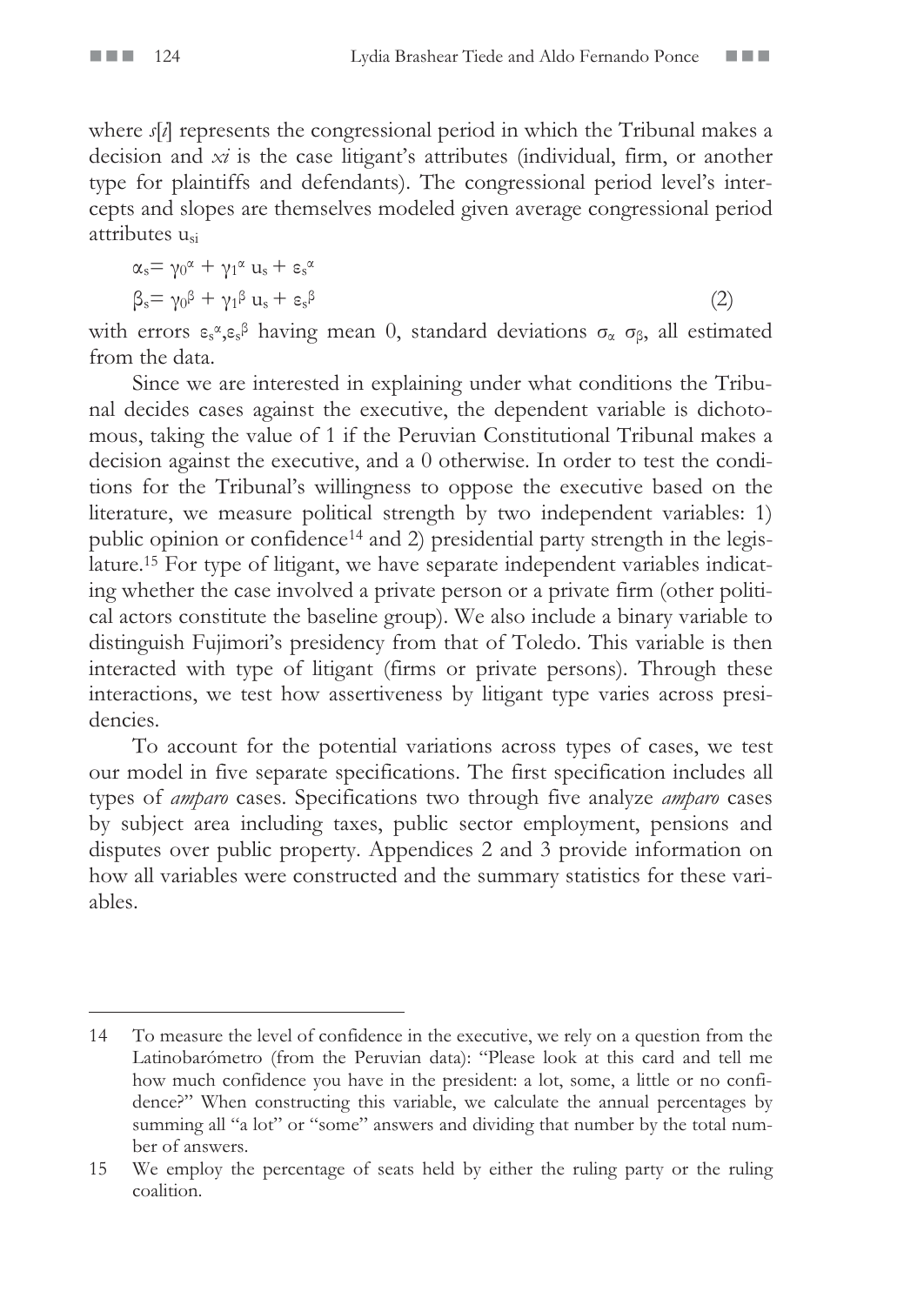### **Results**

The results generally confirm our hypotheses and in doing so provide evidence that the Tribunal was acting strategically. Both the level of public confidence in the presidency and the share of congressional seats held by the president's party affect Tribunal decision-making. As shown in Table 2, the Tribunal behaves more assertively as the level of public confidence in the presidency deteriorates. Furthermore, lower executive party shares in Congress boost assertiveness against the state. The only two exceptions correspond to cases involving taxes and property. Tax cases involve no significant relationship between assertiveness and the political variables analyzed here. Tribunal assertiveness in property disputes is affected by public confidence in the executive, but not the executive's party share of seats in Congress. For the rest of the cases, our results remain substantially robust across different specifications.16

<sup>16</sup> In order to check the robustness of our multilevel model's results, we also ran two other types of regressions: a simple logistic regression and a generalized estimating method (GEE). In both cases, the results estimated are very similar to those reported in Table 2. GEE is used to analyze the influence of autocorrelation of observations in logistic regression models (Zeger and Liang 1986; Liang and Zeger 1986; Carl and Kuhn 2007). Through this model, we test whether autocorrelation within clusters might change our results. We assume that all correlations within clusters are equal such that only one parameter is to be iteratively estimated. This parameter is the same for all clusters.

Further, we test whether or not other potential political variables, which are part of the literature on high courts, matter when explaining assertiveness. Neither political fragmentation (measured by the number of effective legislative parties), nor a dummy reflecting the end of the presidency (several time frames were tested: 6 months, 12 months, and 24 months) can help explain the Tribunal's assertive behavior (Helmke 2002; 2005). These results are consistent across our model specifications.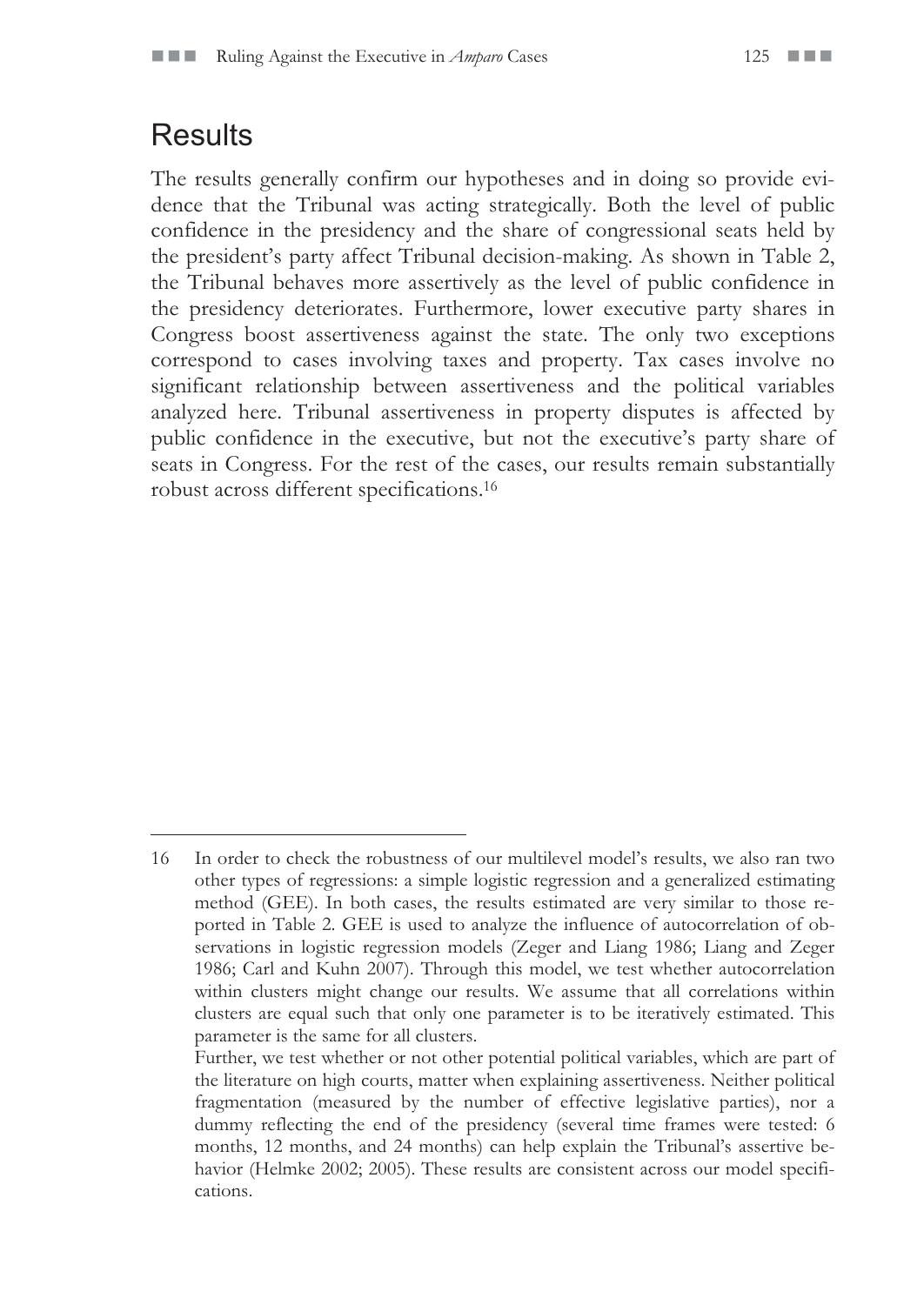|                                        | All am-               |                    | Employ-                   |                       | <b>Disputes</b>         |
|----------------------------------------|-----------------------|--------------------|---------------------------|-----------------------|-------------------------|
| <b>Variables</b>                       | paro<br>cases         | <b>Taxes</b>       | ment (pub-<br>lic sector) | Pensions              | over public<br>property |
| Confidence in<br>the presidency        | $-0.02***$<br>(0.002) | $-0.01$<br>(0.01)  | $-0.04***$<br>(0.004)     | $-0.02***$<br>(0.002) | $-0.02**$<br>(0.01)     |
| Executive<br>party's share<br>of seats | $-91.8***$<br>(27.6)  | 1.3<br>(3.0)       | $-137.7***$<br>(39.4)     | $-173.4**$<br>(69.9)  | 6.7<br>(3.0)            |
| Private person                         | $-1.9***$<br>(0.2)    | $-1.1***$<br>(0.3) | $-2.5***$<br>(0.6)        | $-2.3***$<br>(0.4)    | $-2.4***$<br>(0.4)      |
| Private firm                           | $-2.0***$<br>(0.2)    | $-1.2$<br>(0.7)    | $-2.0***$<br>(0.7)        | $-2.6***$<br>(0.5)    | $-2.9***$<br>(0.4)      |
| Other vari-<br>ables                   |                       |                    |                           |                       |                         |
| Fujimori's<br>gov't                    | $8.5***$<br>(2.5)     |                    | $13.7***$<br>(3.8)        | $14.6**$<br>(5.9)     |                         |
| Fujimori's<br>gov't*private<br>person  | $1.1***$<br>(0.5)     |                    | 0.7<br>(1.4)              | 2.2<br>(1.4)          |                         |
| Fujimori's<br>gov't*private<br>firm    | $-0.1$<br>(0.8)       |                    | $-2.2$<br>(1.9)           | $-0.3$<br>(2.0)       |                         |
| Intercept                              | 44.0***<br>(13.0)     | $-0.91$<br>(1.4)   | 65.9***<br>(18.6)         | 82.8**<br>(32.9)      | 2.20<br>(1.41)          |
| Number of<br>observations              | 19,289                | 1,068              | 5,941                     | 12,210                | 1,253                   |
| <b>AIC</b><br><b>BIC</b>               | 16,877<br>17,058      | 904<br>958         | 3,956<br>4,110            | 11,833<br>12,004      | 941.0<br>997.5          |

Table 2: Explaining Executive Loss in Tribunal Cases by Type of Case

Note: The dependent variable takes the value 1 when the Tribunal decided the case against the state and 0 when the Tribunal decided in favor of the state. \*\*\* significant at the 1%, \*\* significant at the 5%, \* significant at the 10%. In order to avoid the effects of multicollinearity, we simplified the models explaining taxes and disputes over public property which are run with fewer observations. In either case (the complete or simplified model), the signs and the statistical significance of our key political variables – confidence in the presidency and executive party's share of seats – did not change.

Source: Authors' own compilation.

The results in Table 2 also confirm in part that the Tribunal is more likely to rule against Fujimori than Toledo. As previously shown in Table 1, the losing rates of the executive in the Tribunal's decisions vary between and within presidencies, providing additional advantages for studying the Peruvian Tribunal. In general, the executive lost more in *amparo* cases under Fujimori than under Toledo. Further, Toledo lost more *amparo* cases in the first year of his term than in the last year. This greater degree of assertiveness during Fujimori's government is especially interesting because during this time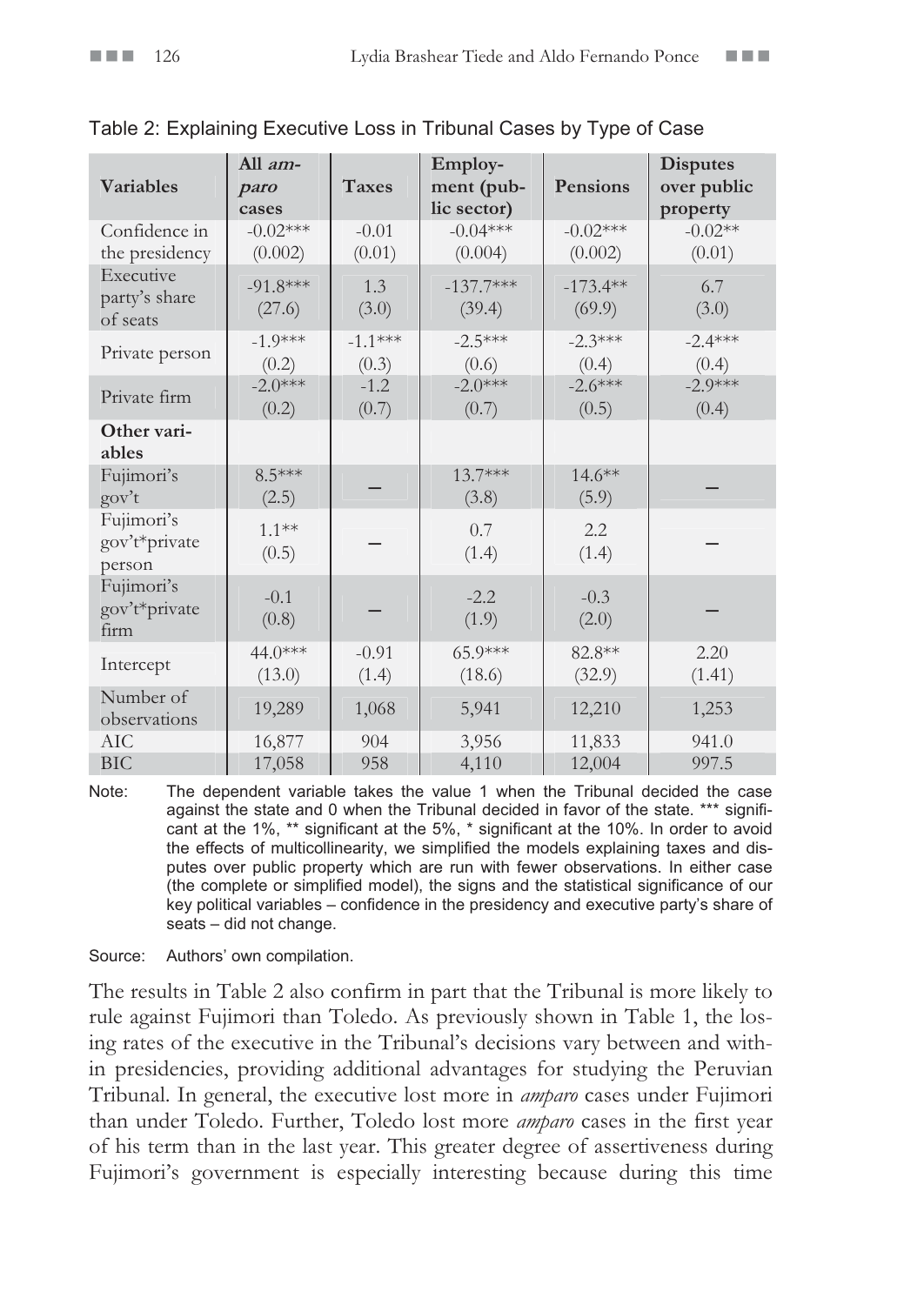period, the share of congressional seats of the executive's party was closer to the supermajority requirement for appointment, and Fujimori had in fact punished judges by removing them when they opposed his third term. Although purely conjecture at this point, the Tribunal may have had incentives to gain viability and legitimacy in its early years of operation, especially after Fujimori's removal and re-instatement of Tribunal judges during the period analyzed. By being more assertive using *amparo* cases in the first years of the Tribunal's existence and by defying Fujimori's government (linked to human rights violations and the removal of judges) in *amparo* cases, the Tribunal might have enhanced its stature in society. However, this speculation requires further evidence through interviews with judges during this period as well as an indication of how the Tribunal voted in cases not involving *amparo* or individual rights.

The results also indicate that the type of litigant matters. Again, not surprisingly, private firms and individuals are less likely to win a case against the state than are other litigants (i.e. political actors linked indirectly to the state – a mixture of municipalities, legislators, and other judicial entities). Under Galanter's theory, political actors are repeat players who have informational advantages when appearing before the Tribunal. Between private firms and individuals, however, the results indicate that individuals are more likely than firms are to win a case against the state, except in employment cases.

The above trends are further analyzed using predicted probabilities of the executive's rate of loss in percentages for each congressional period, holding the rest of the variables constant at their mean. Tables 3 and 4 show the predicted probabilities of executive losses when the ruling party has: 1) a minority in Congress (47 percent of the total number of seats) or a majority (56 percent of the total number of seats); and 2) high levels of confidence in the presidency (69.5 percent) and low levels of confidence in the presidency (7.4 percent).17 These two political features (sharing of seats and confidence in the presidency) are combined with litigant type to provide additional predicted probabilities. These results not only support our hypotheses concerning the role of confidence in the presidency and the executive's share of seats in Congress, but also show the advantage that individuals tend to have over firms in cases against the state.

<sup>17</sup> These percentages represent the lowest and the highest participation in terms of the number of seats of the ruling party and the levels of confidence in the presidency during the analyzed period.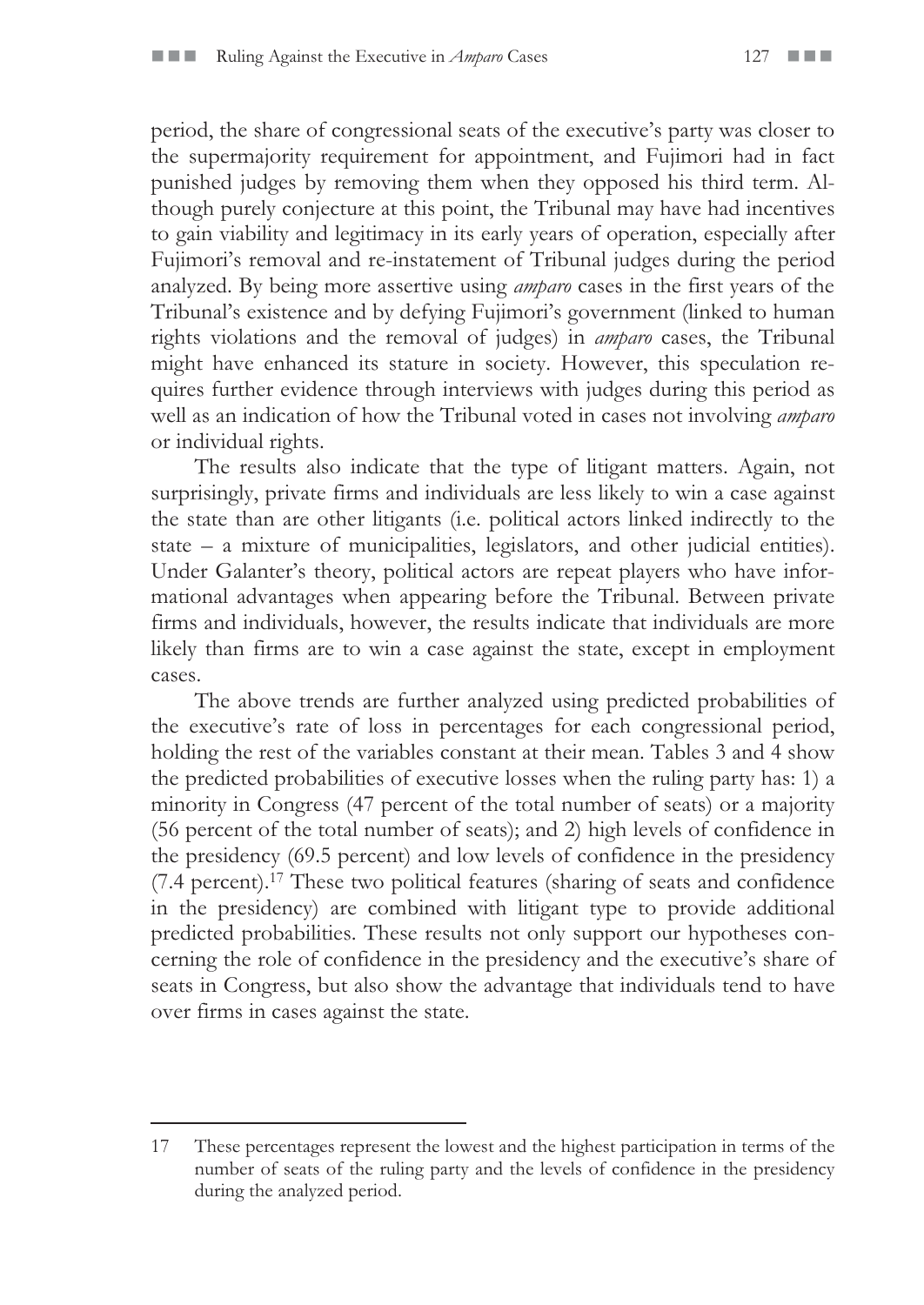#### Table 3: Predicted Probabilities of Executive Loss by Public Confidence in the Executive, per Congressional Period (in percents)

| Period                       | High<br>con-<br>fidence<br>in presi-<br>dency* | Low<br>confi-<br>dence in<br>presi-<br>dency** | High<br>$con-$<br>fidence in<br>presi-<br>dency<br>and indi-<br>vidual in<br>case | Low con-<br>fidence in<br>presi-<br>dency<br>and indi-<br>vidual in<br>case | High<br>$con-$<br>fidence in<br>presi-<br>dency<br>and firm<br>in case | Low con-<br>fidence<br>in presi-<br>dency<br>and firm<br>in case |
|------------------------------|------------------------------------------------|------------------------------------------------|-----------------------------------------------------------------------------------|-----------------------------------------------------------------------------|------------------------------------------------------------------------|------------------------------------------------------------------|
| Fujimori's<br>1st term       | 20.24                                          | 52.72                                          | 20.80                                                                             | 53.57                                                                       | 15.30                                                                  | 44.24                                                            |
| Fujimori's<br>2nd term       | 13.85                                          | 41.40                                          | 18.42                                                                             | 49.80                                                                       | 2.56                                                                   | 10.36                                                            |
| Toledo's<br>complete<br>term | 5.91                                           | 21.62                                          | 15.28                                                                             | 44.21                                                                       | 4.79                                                                   | 18.10                                                            |

Note: \* The level employed for measuring high confidence in the presidency is 69.49%, which reflects the maximum level of confidence observed during the whole period analyzed. \*\* The level employed for measuring low confidence the presidency is 7.42%, which reflects the minimum level of confidence observed during the whole period analyzed.

Source: Authors' own compilation.

| Table 4: Predicted Probabilities of Executive Loss by the Executive Share of |
|------------------------------------------------------------------------------|
| Seats, per Congressional Period (in percents)                                |

| Period                       | Minor-<br>$itv*$ | Major-<br>ity** | Minority<br>and indi-<br>vidual in<br>case | Majority<br>and<br>indi-<br>vidual<br>in case | Minority<br>and firm<br>in case | Majority<br>and<br>firm<br>involved<br>in case |
|------------------------------|------------------|-----------------|--------------------------------------------|-----------------------------------------------|---------------------------------|------------------------------------------------|
| Fujimori's<br>1st term       | 99.83            | 24.87           | 99.84                                      | 25.51                                         | 99.77                           | 19.06                                          |
| Fujimori's<br>2nd term       | 99.86            | 27.45           | 99.90                                      | 34.69                                         | 99.12                           | 5.83                                           |
| Toledo's<br>complete<br>term | 14.72            | 0.01            | 33.15                                      | 0.03                                          | 12.14                           | 0.01                                           |

Note: \* The percentage employed is 47%, which corresponds to the minimum percentage of the ruling party's share of seats held during the whole period analyzed. \*\* The percentage employed is 56%, which corresponds to the maximum percentage of the ruling party's share of seats held during the whole period analyzed.

Source: Authors' own compilation.

Disaggregating court cases by type provides additional information about Tribunal behavior. First, these global results are substantially driven by pension cases. The relative importance of this type of case (approximately 63 percent of all *amparo* cases) makes this issue critical for explaining the results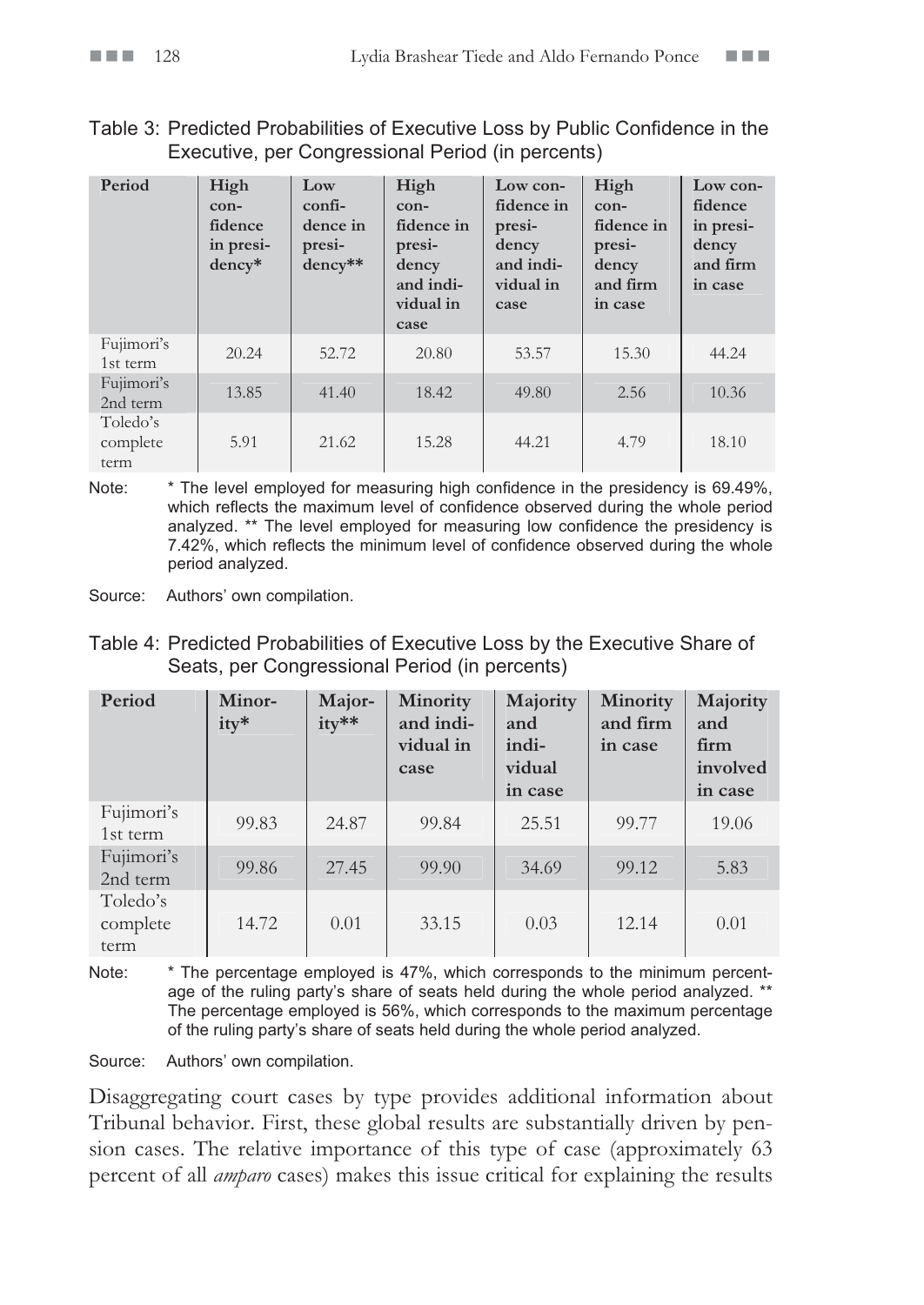for all *amparo* cases shown in column 1 of Table 2. Second, losing rates vary across case type (see Table 1). Thus, the Tribunal may selectively discriminate among types of cases by exhibiting a greater degree of assertiveness for certain types of cases based on its political priorities or on societal demands. We verify that assertiveness was greater for public employment and pension cases, which may have greater effects on society given the high number of these types of cases and their visibility. Third, unsurprisingly, our key political variables – public confidence in the executive and the share of congressional seats held by the president's party – work much better when explaining these two types of cases (pensions and public employment). It seems that assertiveness for the other types of cases – taxes and disputes over public property – does not respond consistently to the political variables being evaluated in this project.

### Implications and Conclusions

New constitutional courts face significant challenges in establishing their stature or importance with public and political actors. One way for a court to enhance its stature is to establish itself as an independent decision-making body that is willing to assert itself against the government through rulings in which the executive loses. While assertiveness against the government may enhance legitimacy, it also involves political risks, as those courts that are newly or weakly institutionalized may find their power undermined by the government, and judges can even be removed from judicial service. Even if judges in relatively new courts value the assertive role of the court, it would not be expected that a Tribunal would always vote against the executive. Instead, independence is conditional and "waxes and wanes" with politics (McCubbins, Noll, and Weingast 2006).

The Peruvian Tribunal, a relatively new and weak institution in a young democracy, has demonstrated signs of assertiveness under certain conditions. In *amparo* cases, the Tribunal is more likely to rule against the government when public confidence in the president decreases and as the president loses party seats in Congress. The Tribunal is also more likely to assert itself against the executive when litigants opposing the executive are also government agents. Among private individuals and private firms, the Tribunal tends to favor individuals in pension and property cases, but not in employment or tax cases. Finally, the Tribunal is more likely to rule against the executive in the most prevalent subject areas – pensions and public employment – suggesting that it is more assertive in cases involving the largest number of litigants and therefore most visible to the public.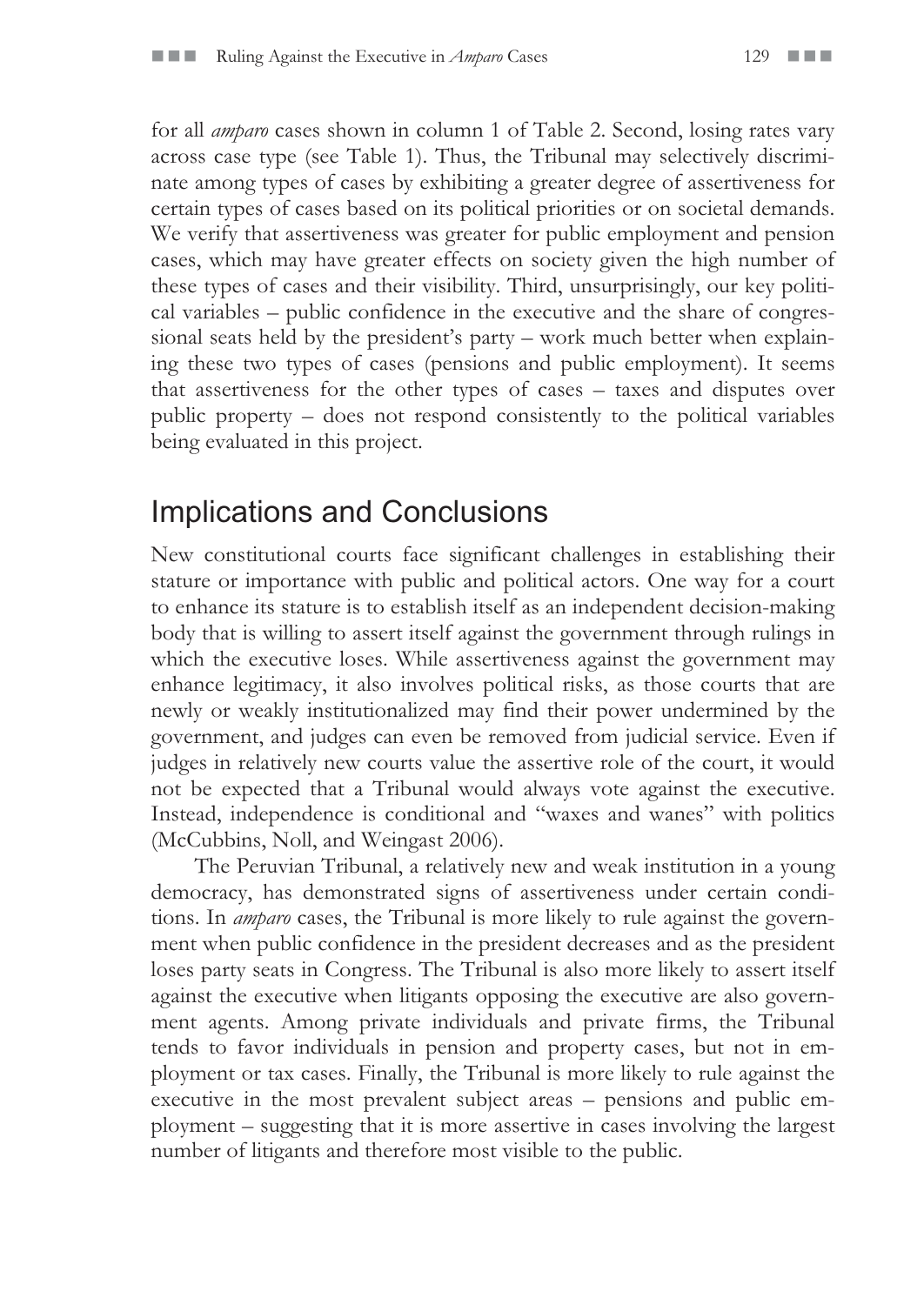As demonstrated by the judicial politics literature, executive strength and influence in the legislature generally drive the degree of Tribunal deference in both new and institutionalized courts. The Peruvian Tribunal is no exception in this regard. What has been surprising is the Tribunal's apparent strategy of ruling against the executive in certain types of *amparo* cases but not others. Specifically, the Tribunal is more likely to rule against the state when the subject itself constitutes the largest share of the Tribunal's docket and when the subject areas arguably affect the largest number of citizens. As a result, while the Tribunal is sensitive to the political landscape, it is willing to use its powers when decisions would impact a larger number of citizens. This willingness in turn should assist the Tribunal in establishing its reputation as an independent political actor as it becomes even more institutionalized. Further research across other types of cases – such as abstract review cases where the Tribunal reviews legislation and habeas corpus – is needed to determine whether the factors that appear to influence strategic assertiveness in *amparo* cases hold for other types of cases.

#### **References**

- Ahdieh, Robert B. (1997), *Russia's Constitutional Revolution: Legal Consciousness and the Transition to Democracy, 1985-1995*, University Park, PA: Pennsylvania State Univ. Press.
- Alemán, Eduardo, Aldo F. Ponce, and Iñaki Sagarzazu (2011), Legislative Parties in Volatile Non-Programmatic Party Systems: The Peruvian Case in Comparative Perspective, in: *Latin American Politics and Society* (forthcoming).
- Attanasio, John B. (1994), The Russian Constitutional Court and the State of Constitutionalism, in: *St. Louis Law Journal*, 38, 889-893.
- Amaral-Garcia, Sofia, Nuno Garoupa, and Veronica Grembi (2009), Judicial Independence and Party Politics in the Kelsenian Constitutional Courts: The Case of Portugal, in: *Journal of Empirical Legal Studies*, 6, 2, 381-404.
- Barcikowski, R. S. (1981), Statistical Power with Group Mean as the Unit of Analysis, in: *Journal of Educational Statistics*, 6, 267-285.
- Barker, Robert (2008), *Constitutional Adjudication: The Costa Rican Experience*, Lake Mary, FL: Vaneplas Publishing.
- Barros, Robert (2002), *Constitutionalism and Dictatorship*, Cambridge: Cambridge University Press.
- Baum, Lawrence (2006), *Judges and Their Audiences*, Princeton: Princeton University Press.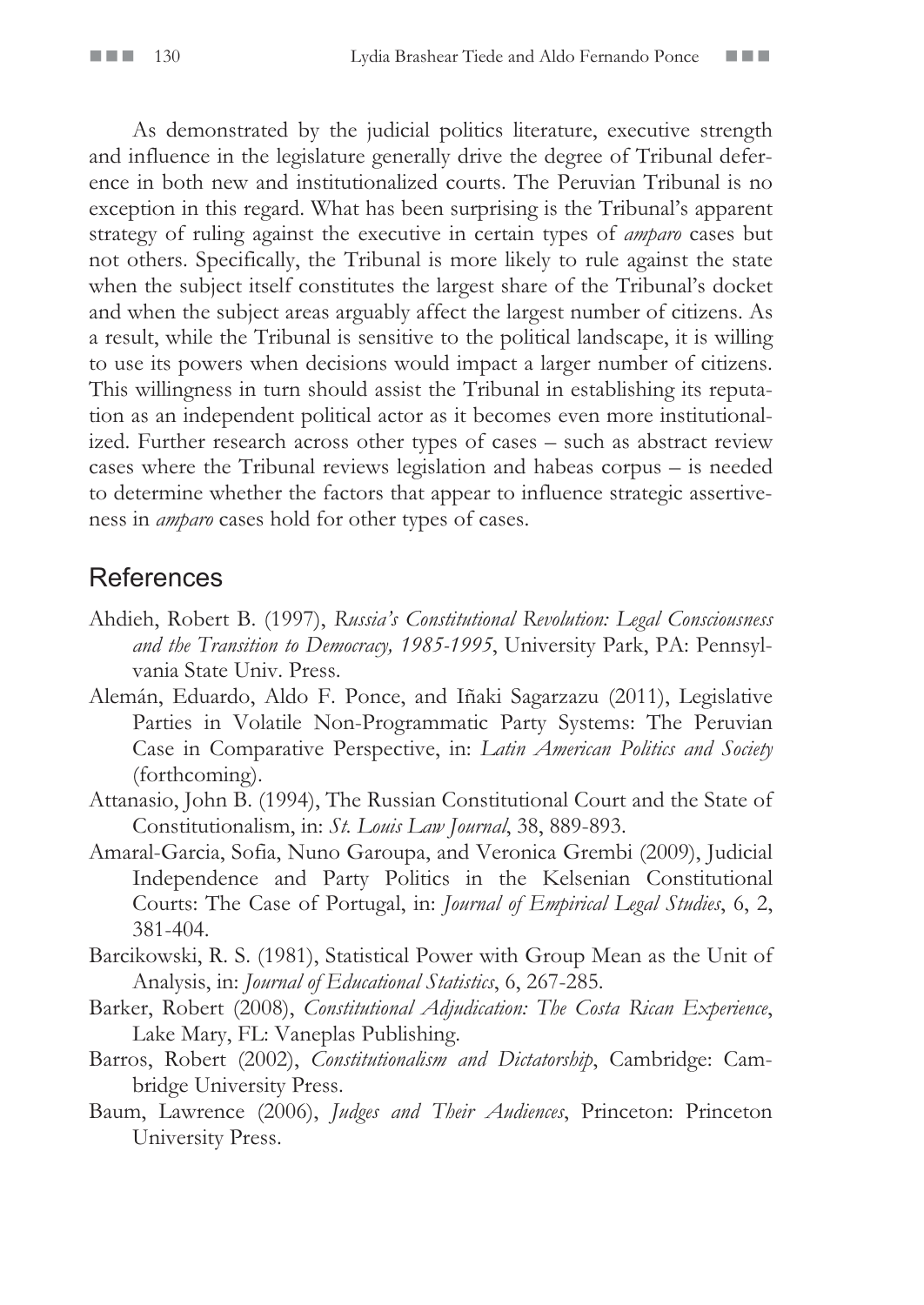- Bergara, Mario, Barak Richman, and Pablo T. Spiller (2003), Modeling Supreme Court Strategic Decision Making: The Congressional Constraint, in: *Legislative Studies Quarterly*, 28, 247-280.
- Bickel, A. M. (1986), *The Least Dangerous Branch: The Supreme Court at the Bar of Politics*, Yale:, Yale University Press.
- Blair, R. C., J. J. Higgins, M. E. Topping, and A. L. Mortimer (1983), An Investigation of the Robustness of the t test to Unit of Analysis Violations, in: *Educational and Psychological Measurement*, 43, 69-80.
- Brace, Paul and Melinda Gann Hall (2001), "Haves" versus "Have Nots" in State Supreme Courts: Allocating Docket Space and Wins in Power Asymmetric Cases, in: *Law & Society Review*, 35, 2, 393-417.
- Brewer-Carías, Allan (2009), *Constitutional Protection of Human Rights in Latin America: A Comparative Study of Amparo Proceedings*, Cambridge: Cambridge University Press.
- Bryk, Anthony, and Stephen Raudenbush (1992), *Hierarchical Linear Models*, Newbury Park, CA: Sage.
- Carl, G., and I. Kuhn (2007), Analyzing Spatial Autocorrelation in Species Distributions using Gaussian and Logit models, in: *Ecological Modelling*, 207, 159-170.
- Chávez, Rebecca Bill (2004), *The Rule of Law in Nascent Democracies, Judicial Politics in Argentina*, Stanford: Stanford University Press.
- Chávez, Rebecca Bill, John Ferejohn, and Barry Weingast (2011), A Theory of the Politically Independent Judiciary: A Comparative Study of the United States and Argentina, in: Gretchen Helmke and Julio Ríos-Figueroa (eds.), *Courts in Latin America*, Cambridge: Cambridge University Press, 219-247.
- Dahl, Robert (1957), Decision-Making in a Democracy: The Supreme Court as a National Policy-Maker, in: *Journal Pub. Law*, 6, 279.
- Dargent, Eduardo (2009), Determinants of Judicial Independence: Lessons from Three 'Cases' of Constitutional Courts in Peru (1982-2007), in: *Journal of Latin American Studies*, 41, 251-278.
- Ducat, Craig and Robert Dudley (1989), Federal District Judges and Presidential Power during the Postwar Era, in: *Journal of Politics*, 51, 98-118.
- Dworkin, Ronald (1977), *Taking Rights Seriously*, Cambridge, MA: Harvard University Press.
- Ely, John (1980), *Democracy and Distrust: A Theory of Judicial Review*, Cambridge, MA: Harvard University Press.
- Epp, Charles R. (1998), *The Rights Revolution*, Chicago: University of Chicago Press.
- Epstein, Lee and Jack Knight (1998), *The Choices Justices Make*, Washington, D.C.: CQ Press.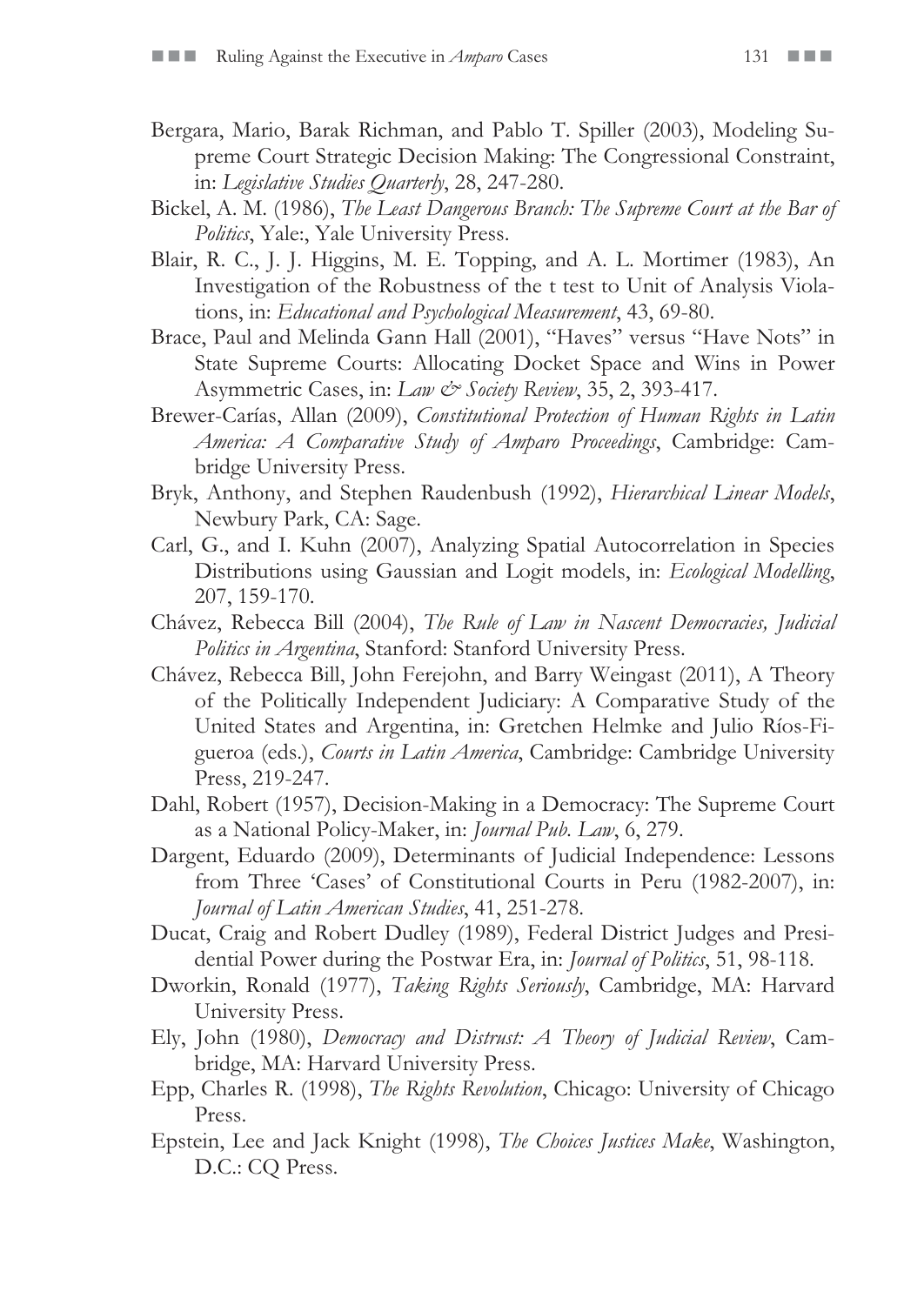- Epstein, Lee and Carol Mershon (1996), Measuring Political Preferences, in: *American Journal of Political Science*, 40, 1, 261-294.
- Epstein, Lee, Jack Knight, and Olga Shvetsova (2001), The Role of Constitutional Courts in the Establishment and Maintenance of Democratic Systems of Government, in: *Law and Society Review*, 3, 1, 117-164.
- Eskridge, William N., Jr. (1991), Overriding Supreme Court Statutory Interpretation Decisions, in: *Yale Law Journal*, 101 (November), 331-417.
- Ferejohn, John (2002), Judicializing Politics, Politicizing Law, in: *Law and Contemporary Problems*, 65, 3, 41-68.
- Ferejohn, John (1999), Independent Judges, Dependent Judiciary: Explaining Judicial Independence, in: *Southern California Law Review*, 72, 353.
- Ferejohn, John and Pasquale Pasquino (2003), Rule of Democracy and Rule of Law, in: José María Maravall and Adam Przeworski (eds.), *Democracy and the Rule of Law*, Cambridge: Cambridge University Press, 242-260.
- Ferejohn, John, Frances Rosenbluth, and Charles Shipan (2004), *Comparative Judicial Politics* (working paper).
- Finkel, Jodi (2008), *Judicial Reform as Political Insurance: Argentina, Peru, and Mexico in the 1990s*, Notre Dame, IN: University of Notre Dame Press.
- Fleming, Roy and B. Dan Wood (1997), The Public and the Supreme Court: Individual Justice Responsiveness to American Policy Moods, in: *American Journal of Politics*, 41, 2, 478-498.
- Galanter, Marc (1974), Why the 'Haves' Come Out Ahead: Speculations on the Limits of Legal Change, in: *Law & Society Review*, 9, 95-160.
- Gargarella, Robert, Pilar Domingo, and Theunis Roux (eds.) (2006), *Courts and Social Transformation in New Democracies: An Institutional Voice for the Poor?*, Hampshire, England: Ashgate.
- Gauri, Varun and Daniel Brinks (eds.) (2008), *Courting Social Justice: Judicial Enforcement of Social and Economic Rights in the Developing World*, Cambridge: Cambridge University Press.
- Gelman, Andrew and Jennifer Hill (2007), *Data Analysis Using Regression and Multilevel/ Hierarchical Models*, Cambridge: Cambridge University Press.
- Gely, Rafael and Pablo T. Spiller (1992), Congressional Control or Judicial Independence?, in: *RAND Journal of Economics*, 23, 463-492.
- Gely, Rafael and Pablo T. Spiller (1990), A Rational Choice Theory of Supreme Court Statutory Decisions with Applications to the *State Farm* and Grove City Cases, in: *Journal of Law, Economics, and Organization*, 6, 263-300.
- George, Tracey and Lee Epstein (1992), On the Nature of Supreme Court Decision-Making, in: *American Political Science Review*, 86, 323.
- Ginsburg, Tom (2003), *Judicial Review in New Democracies: Constitutional Courts in Asian Cases*, Cambridge: Cambridge University Press.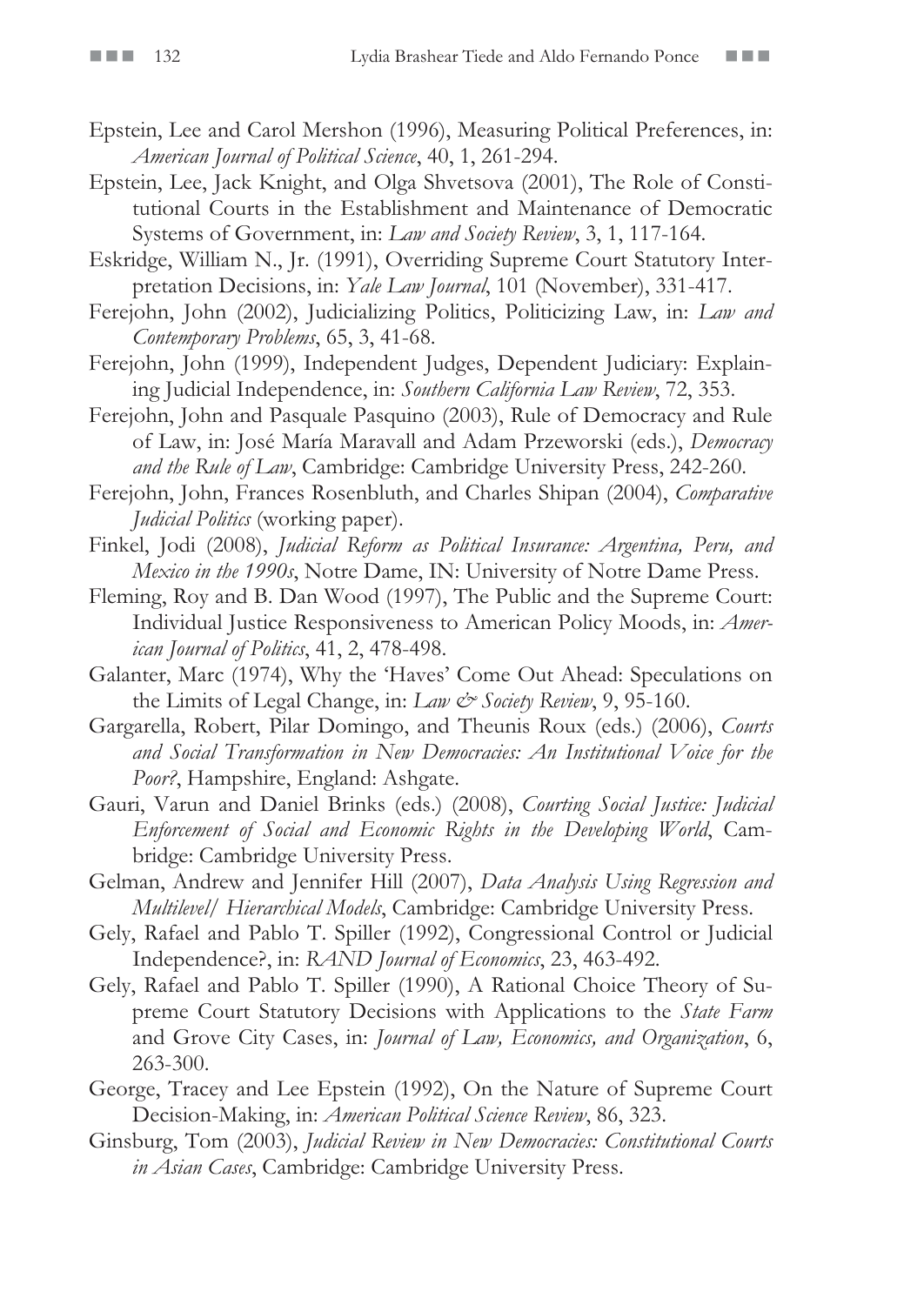- Ginsburg, Tom and Tamir Moustafa (2008), *Rule by Law: The Politics of Authoritarian Regimes*, Cambridge: Cambridge University Press.
- Hammergren, Linn (2007), *Envisioning Reform: Improving Judicial Performance in Latin America*, University Park: The Pennsylvania State University Press.
- Helmke, Gretchen (2005), *Courts under Constraints: Judges, Generals, and Presidents in Argentina*, Cambridge: Cambridge University Press.
- Helmke, Gretchen (2002), The Logic of Strategic Defection: Court-Executive Relations in Argentina under Dictatorship and Democracy, in: *American Political Science Review*, 96, 291-303.
- Helmke, Gretchen and Julio Ríos-Figueroa (eds.) (2011), *Courts in Latin America*, Cambridge: Cambridge University Press.
- Helmke, Gretchen and Mitchell Sanders (2006), Modeling Motivations: A Method for Inferring Judicial Goals from Behavior, in: *The Journal of Politics*, 68, 4, 867-878.
- Hilbink, L. (2007), *Judges beyond Politics in Democracy and Dictatorship*, Cambridge: Cambridge University Press.
- Herron, Erik, and Kirk Randazzo (2003), The Relationship between Independence and Judicial Review in Post Communist Courts, in: *Journal of Politics*, 65, 422-438.
- Huerta Guerrero, Luis (2010), *El Proceso de Elección de los Magistrados del Tribunal Constitucional (primera parte)*, online: <http://blog.pucp.edu.pe/item/ 102299/el-proceso-de-eleccion-de-los-magistrados-del-tribunal-constit ucional-primera-parte> (10 April 2011).
- Iaryczower, Matias, Pablo Spiller, and Mariano Tommasi (2002), Judicial Independence in Unstable Environments, Argentina 1935-1998, in: *American Journal of Political Science*, 46, 4, 699-716.
- Kapiszewski, Diana and Matthew Taylor (2008), Doing Courts Justice? Studying Judicial Politics in Latin America, in: *Perspectives on Politics*, 6, 4, 741-767.
- Kuklinski, James H. and John E. Stanga (1979), Political Participation and Government Responsiveness: The Behavior of California Superior Courts, in: *American Political Science Review*, 73, 1090-1099.
- Landes, William A. and Richard A. Posner (1975), The Independent Judiciary in an Interest-Group Perspective, in: *Journal of Law and Economics*, 18 (December), 875-901.
- Liang, Kung-Yee and Scott Zeger (1986), Longitudinal Data Analysis Using Generalized Linear Models, in: *Biometrika*, 73, 1, 13-22.
- Marshall, Thomas (1989), *Public Opinion and the Supreme Court*, Boston, MA: Unwin Hyman.
- McCann, Michael (1994), *Rights at Work: Pay Equity Reform and the Politics of Legal Mobilization*, Chicago: University of Chicago Press.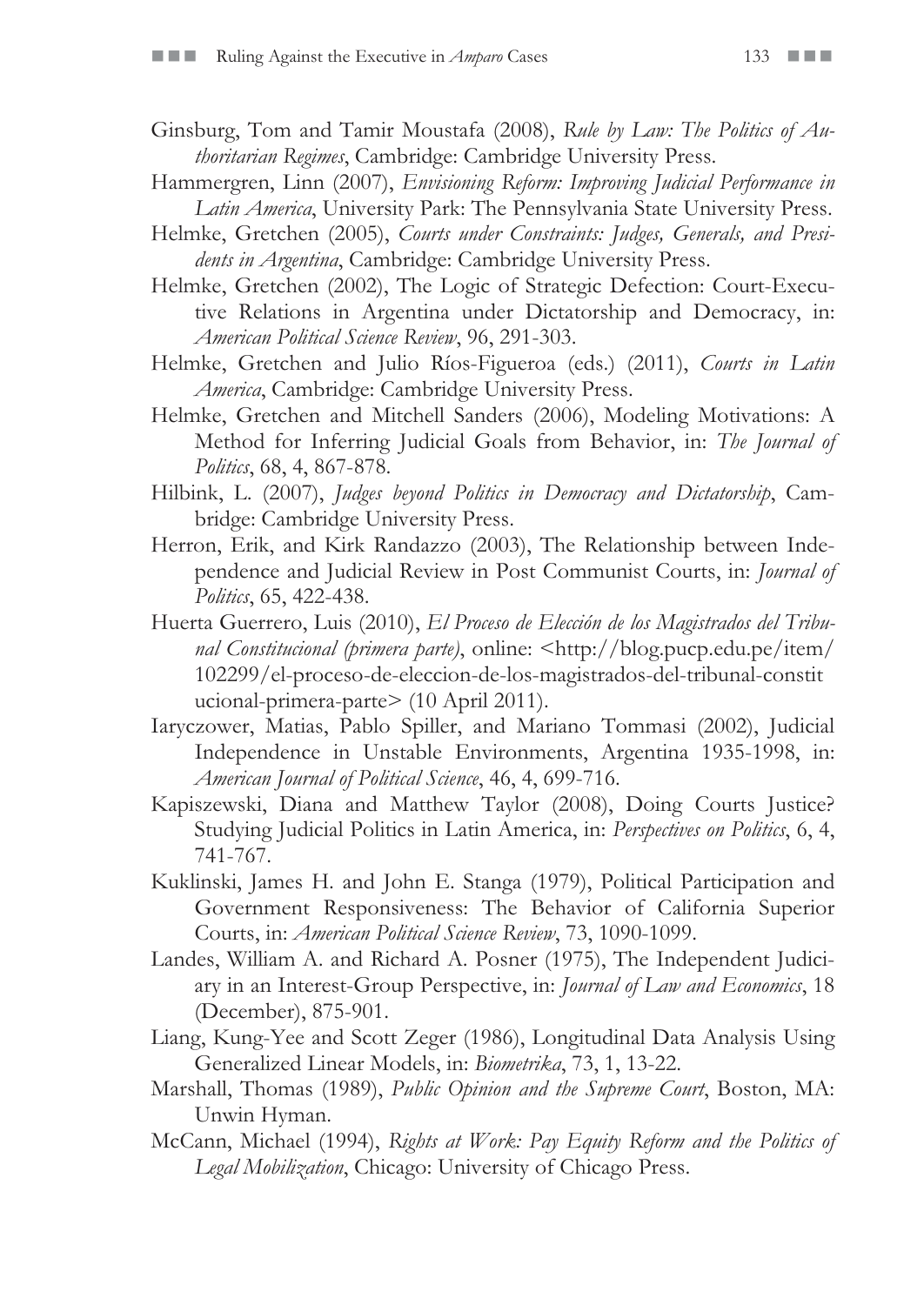- McCubbins, Mathew, Roger Noll, and Barry Weingast (2006), Conditions for Judicial Independence, in: *Journal of Contemporary Legal Issues*, 105- 127.
- McCubbins, Mathew, Roger Noll, and Barry Weingast (1995), Politics and the Courts: A Positive Theory of Judicial Doctrine and the Rule of Law, in: *Southern California Law Review*, 68, 1631-1683.
- Mishler, William and Reginald Sheehan (1994), Popular Influence on Supreme Court Decisions, in: *American Political Science Review*, 87, 87-101.
- Moreno, Erica, Brian Crisp, and Mathew Shugart (2003), The Accountability Deficit in Latin America, in: Scott Mainwaring and Christopher Welna (eds.), *Democratic Accountability in Latin America*, Cambridge: University of Cambridge Press, 79-131.
- Murphy, Walter F. (1964), *Elements of Judicial Strategy*, Chicago: University of Chicago Press.
- Nikitinsky, Leonid (1997), Interview with Boris Ebzeev, Justice of the Constitutional Court of the Russian Federation, in: *Eastern European Constitutional Review*, 83-88.
- North, D. and Barry Weingast (1989), Constitutions and Commitment: the Evolution of Institutions Governing Public Choice in Seventeenth-Century England, in: *Journal of Economic History*, 44, 803-832.
- Pritchett, C. Herman (1948), *The Roosevelt Court*, New York: Macmillan.
- Provine, Doris (1980), *Case Selection in the United States Supreme Court*, Chicago: University of Chicago Press.
- Ramseyer, Mark and Eric Rasmusen (2001), Why are Japanese Judges so Conservative in Politically Charged Cases?, in: *American Political Science Review*, 95, 331-344.
- Randazzo, Kirk (2010), *Defenders of Liberty or Champions of Security?: Federal Courts, the Hierarchy of Justice, and U.S. Foreign Policy*, Albany, NY: State University of New York Press.
- Raudenbush, Stephen and Anthony Bryk (2002), *Hierarchical Linear Models: Applications and Data Analysis Methods*, 2nd edition, Newbury Park, CA: Sage.
- Romeau, Francisco Ramos (2006), The Establishment of Constitutional Courts: A Study of 128 Democratic Constitutions, in: *Review of Law and Economics*, 2, 1, online: <www.bepress/com/rle/vol2/iss1/art6/> (18 July 2011).
- Scherer, Nancy (2004), Blacks on the Bench, in: *Political Science Quarterly*, 119, Winter 2004-05, 665-675.
- Scribner, Druscilla (2011), Courts, Power and Rights in Argentina and Chile, in: Gretchen Helmke and Julio Ríos-Figueroa (eds.), *Courts in Latin America*, New York: Cambridge University Press, 248-277.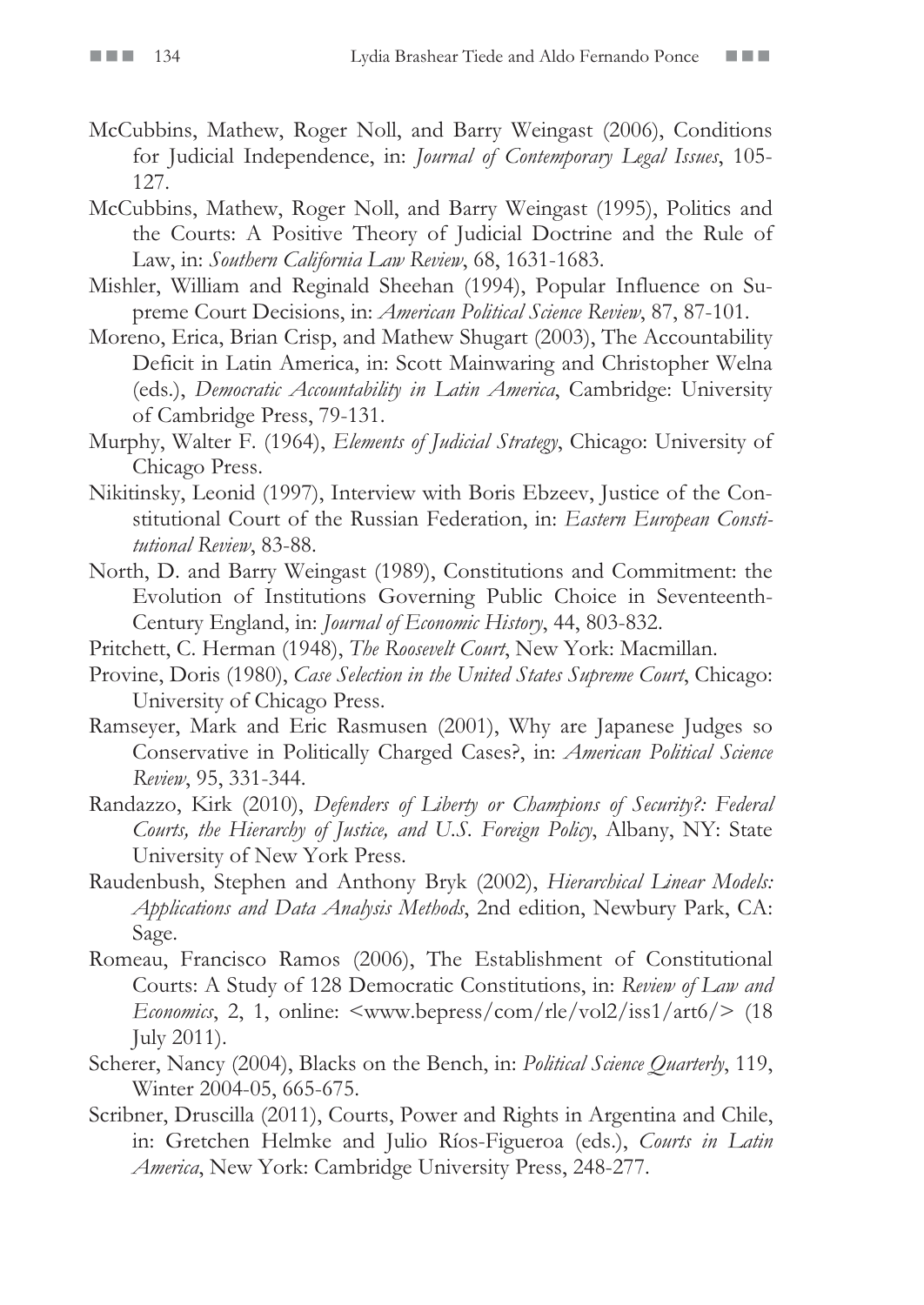- Scribner, Druscilla (2004), *Limiting Presidential Power: Strategic Decision-Making on the Supreme Court in Chile and Argentina*. Working paper presented at the Southern Political Science Association Meeting.
- Segal, Jeff (1986), Supreme Court Justices as Human Decision Makers: An Individual-Level Analysis of the Search and Seizure Cases, in: *Journal of Politics*, 47, 938-955.
- Segal, Jeff and Helmut Norpoth (1994), Popular Influence on Supreme Court Decisions, in: *American Political Science Review*, 88, 711-724.
- Segal, Jeffrey A. and Harold J. Spaeth (2002), *The Supreme Court and the Attitudinal Model Revisited*, Cambridge: Cambridge University Press.
- Segal, Jeffrey A. and Harold J. Spaeth (1993), *The Supreme Court and the Attitudinal Model*, Cambridge: Cambridge University Press.
- Smulovitz, Catalina (2010), Judicialization in Argentina: Legal Culture or Opportunities and Support Structures, in: Javier Couso, Alexandra Huneeus, and Rachel Sieder (eds.), *Cultures of Legality: Judicialization and Political Activism in Latin America*, Cambridge: Cambridge University Press, 234-253.
- Staton, Jeff (2010), *Judicial Power and Strategic Communication in Mexico*, Cambridge: Cambridge University Press.
- Steenbergen, Marco and Bradford Jones (2002), Modeling Multilevel Data Structures, in: *American Journal of Political Science*, 461, 1, 218-237.
- Stone Sweet, Alec (2000), *Governing with Judges*, Oxford: Oxford University Press.
- Stone Sweet, Alec (1999), Judicialization and the Construction of Governance, in: *Comparative Political Studies*, 32, 147-184.
- Vanberg, Georg (2005), *The Politics of Constitutional Review in Germany*, Cambridge: Cambridge University Press.
- Vanberg, Georg (1999), *The Politics of Constitutional Review: Constitutional Court and Parliament in Germany*. Ph.D. diss., Department of Political Science, Univ. of Rochester, Rochester, NY.
- Von Doepp, Peter (2006), Politics and Judicial Assertiveness in Emerging Democracies: High Court Behavior in Malawi and Zambia, in: *Political Research Quarterly*, 59, 3, 389-399.
- Weingast, Barry (2003), A Postscript to Political Foundations of Democracy and the Rule of Law, in: José M. Maravall and Adam Przeworski (eds.), *Democracy and the Rule of Law*, Cambridge: Cambridge University Press.
- Weingast, Barry (1997), The Political Foundations of Democracy and the Rule of Law, in: *American Political Science Review*, 91, 2, 245-263.
- Whittington, Keith E. (2005), 'Interpose your Friendly Hand': Political Supports for the Exercise of Judicial Review by the United States Supreme Court, in: *American Political Science Review*, 99, 583-596.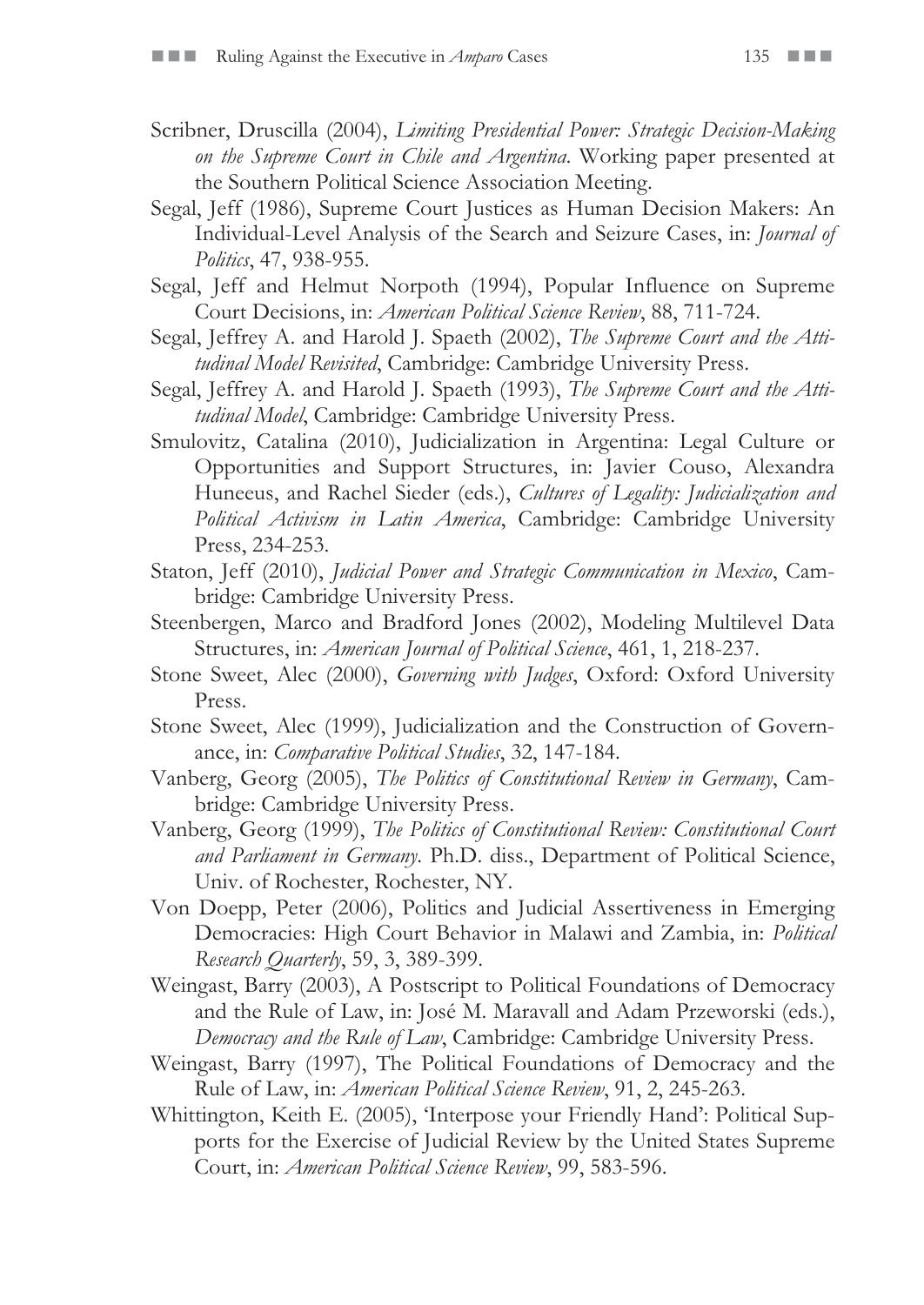- Wilson, Bruce and Juan Rodríguez Cordero (2006), Legal Opportunity Structures and Social Movements, the Effects of Institutional Change on Costa Rican Politics, in: *Comparative Political Studies*, 39, 3, 325-351.
- Yates, Jeff and Andrew Whitford (1998), Presidential Power and the United States Supreme Court, in: *Political Research Quarterly*, 51, 2, 539-550.
- Zeger, Scott and Kung-Yee Liang (1986), Longitudinal Data Analysis for Discrete and Continuous Outcomes, in: *Biometrics*, 42, 1, 121-130.

#### **Fallando en Contra del Ejecutivo en los Casos de Amparo: Evidencia del Tribunal Constitucional Peruano**

**Resumen:** En este artículo presentamos un análisis sistemático de las decisiones del Tribunal Constitucional del Perú, específicamente las decisiones tomadas respecto a los casos de amparo entre 1996 y 2006. Estos casos son los de mayor relevancia para proteger los derechos individuales. Para este tipo de casos, buscamos contestar la siguiente pregunta: ¿qué determinantes políticos llevan al Tribunal Constitucional a fallar en contra del ejecutivo en este tipo de casos? Del análisis de todas las decisiones de amparo adoptadas por el Tribunal durante las presidencias de Alberto Fujimori y Alejandro Toledo, encontramos más probable que el Tribunal falle en contra del gobierno cuando la confianza del público en el ejecutivo declina y el número de legisladores del partido de gobierno en el congreso disminuye. Sin embargo, es más probable que el Tribunal decida en contra del ejecutivo en áreas o tipo de casos en los que más favorezcan sus intereses, específicamente en las áreas de pensiones y empleo. Los resultados empíricos de nuestro análisis contribuyen a la literatura sobre política judicial comparada y estadounidense al mostrar que el comportamiento de las cortes más importantes, aunque aún débiles, responden a condicionamientos políticos; aunque el tipo de caso (pensiones, empleo, propiedad pública, impuestos) y su recurrencia pueden reforzar o debilitar éste efecto.

Palabras clave: Perú, ley constitucional, relaciones entre las más importantes instituciones del estado, cortes constitucionales, cumplimiento de la ley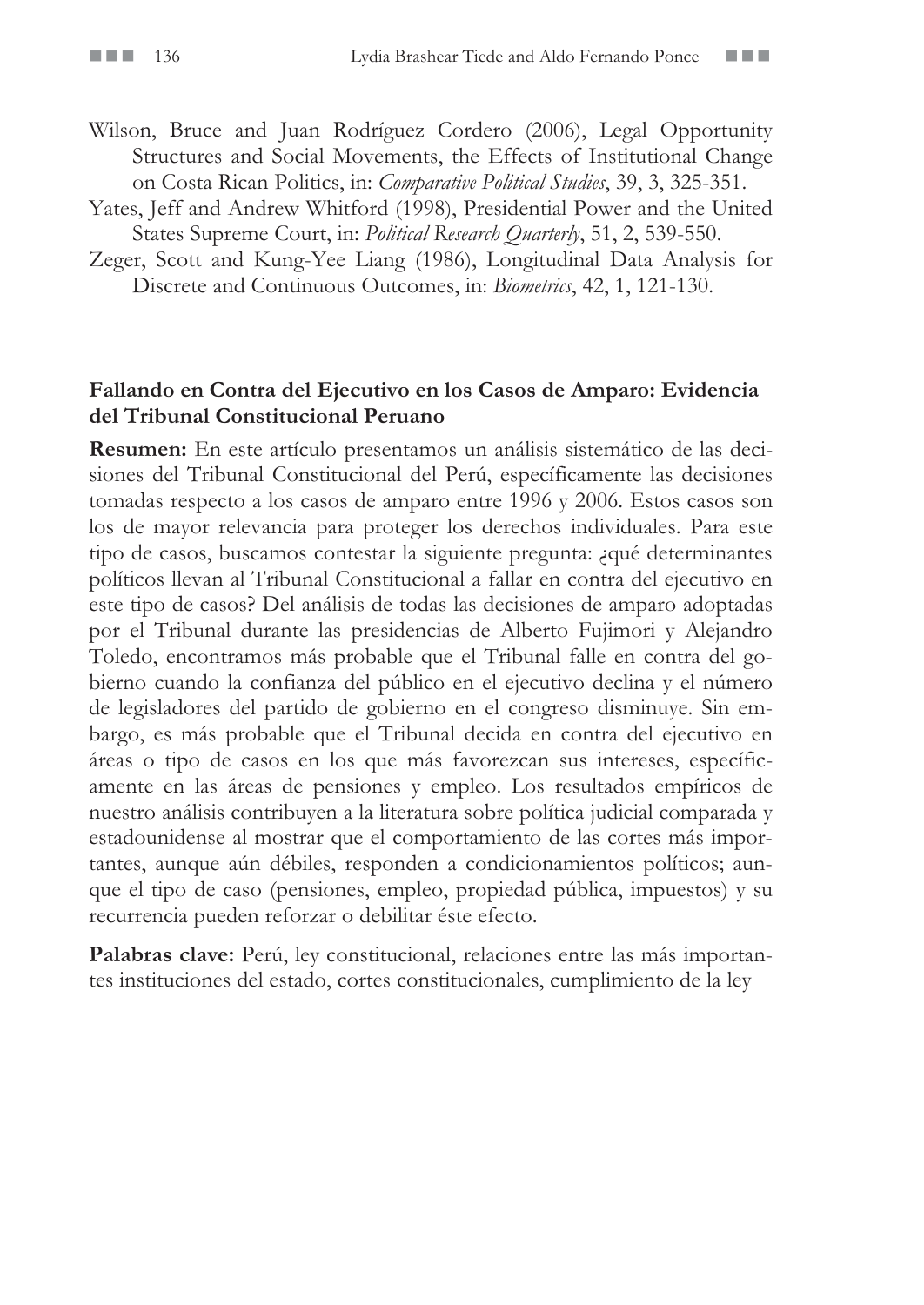# Appendix

#### Table A.1: Peru's Pension Laws

| Law or Tribunal decision | Description                                                                                                                                                                                                                                                                                                                                                                                       |  |  |  |
|--------------------------|---------------------------------------------------------------------------------------------------------------------------------------------------------------------------------------------------------------------------------------------------------------------------------------------------------------------------------------------------------------------------------------------------|--|--|--|
| Decree Law 19990 (1973)  | - Created the National Pension System<br>(SNP) covering all private sector workers<br>and many civil servants                                                                                                                                                                                                                                                                                     |  |  |  |
| Law 20530 (1974)         | - Organized pension system for certain<br>special groups of civil servants<br>- Gave special groups of civil servants "cédu-<br>la viva''<br>- Authorized national government to set<br>maximum pension (implemented in 1992),<br>but was ruled unconstitutional by Tribunal<br>in 2001                                                                                                           |  |  |  |
| Ley 23908 (1984)         | - Set minimum pension requirements for<br>funding pensions<br>- Later, the Oficina de Normalización Previ-<br>sional (ONP) tried to avoid these mini-<br>mums claiming they violated Law 25967<br>passed in 1992                                                                                                                                                                                  |  |  |  |
| Decree Law 25879 (1992)  | - Established the private pension system<br>(SPP)                                                                                                                                                                                                                                                                                                                                                 |  |  |  |
| Decree Law 25967 (1992)  | - Modified Law 19990 (1973)<br>- Required 20 years to obtain pension<br>- Modified formula of remuneration<br>- Created maximum pension<br>- Created the ONP to manage pensions of<br>state workers (Law 19990)                                                                                                                                                                                   |  |  |  |
| TC decision 007-96-I/TC  | Five government officials had pensions that<br>they claimed were reduced arbitrarily. The<br>Supreme Court and later the Tribunal or-<br>dered the government to restore pensions.<br>The Tribunal held that Law 25967 would<br>not apply to individuals who had reached<br>the age to obtain a pension by 18 December<br>1992. This led to an increase in amparo deci-<br>sions by the Tribunal. |  |  |  |
| Law 27561 (2001)         | - Authorized ONP to resolve pension<br>claims in which Law 25967 was not applied<br>correctly                                                                                                                                                                                                                                                                                                     |  |  |  |
| Law 27585 (2001)         | - Simplified administration of pensions                                                                                                                                                                                                                                                                                                                                                           |  |  |  |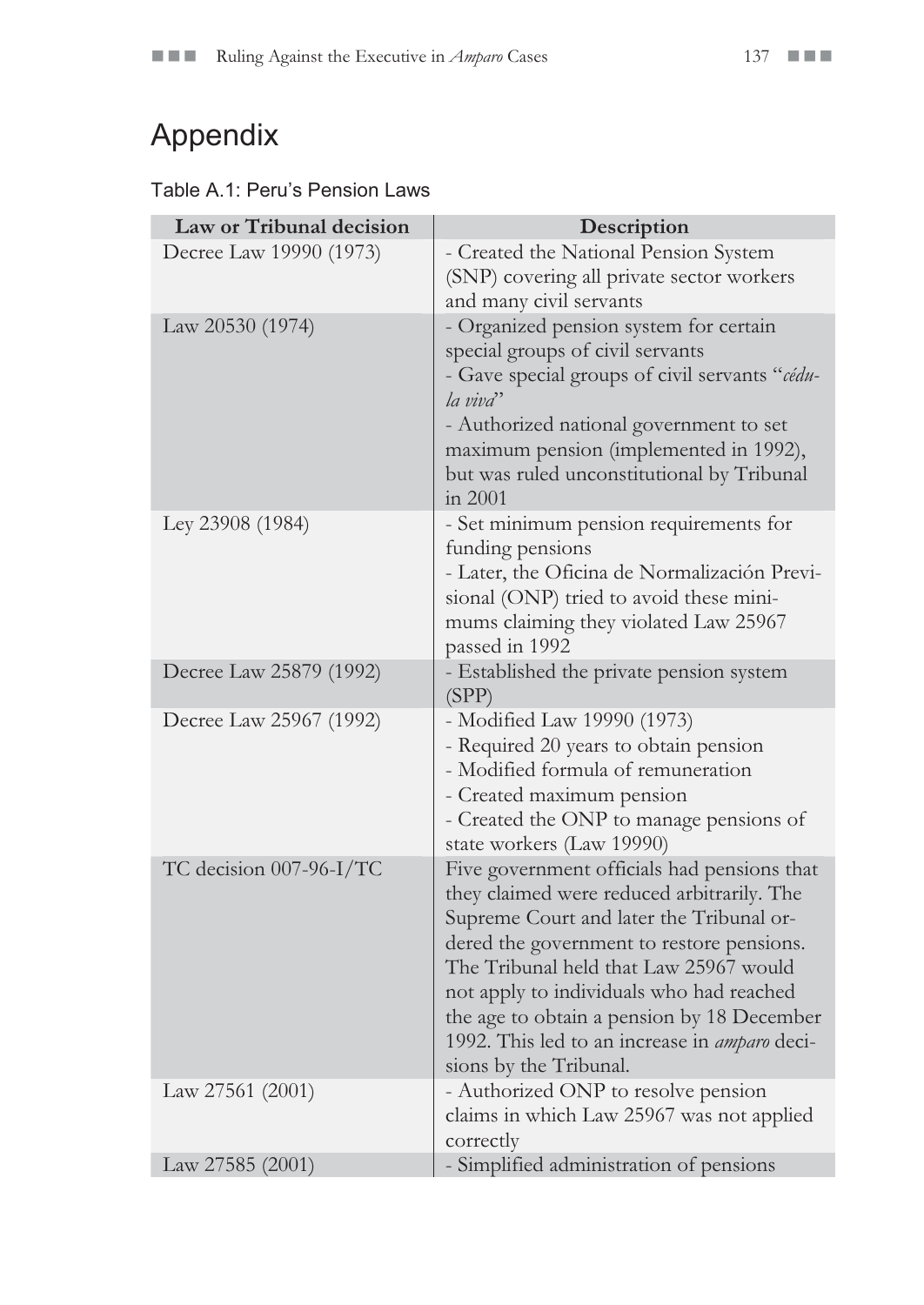| Law or Tribunal decision                                                   | Description                                                                                                                                                      |
|----------------------------------------------------------------------------|------------------------------------------------------------------------------------------------------------------------------------------------------------------|
| Executive decrees in 2002,<br>2003                                         | - ONP to recognize rights of pensioners                                                                                                                          |
| TC exp. $0703-2002-AC/TC$ –<br>related to Law 23908 (mini-<br>mum pension) | - Ordered readjustment of minimum pen-<br>sions by ONP according to Law 23908; led<br>to increase in <i>amparo</i> decisions by the Tribu-<br>nal                |
| $1816 - 2002 - AA/TC$ – related<br>to Law 23908 (minimum<br>pension)       | - Ordered readjustment of minimum pen-<br>sions by ONP according to Law 23908;<br>created avalanche of cases                                                     |
| 2704-2002-AA/TC                                                            | - Ratified Law 23908 and said it was appli-<br>cable to those who had reached "el punto de<br><i>contingencia</i> " up until December 1992                       |
| 198-2003-AA/TC                                                             | - Automatic pension increases no longer<br>apply<br>- Pension raises are conditioned on the ca-<br>pacity to finance them and the national<br>economic situation |

Source: Authors' own compilation.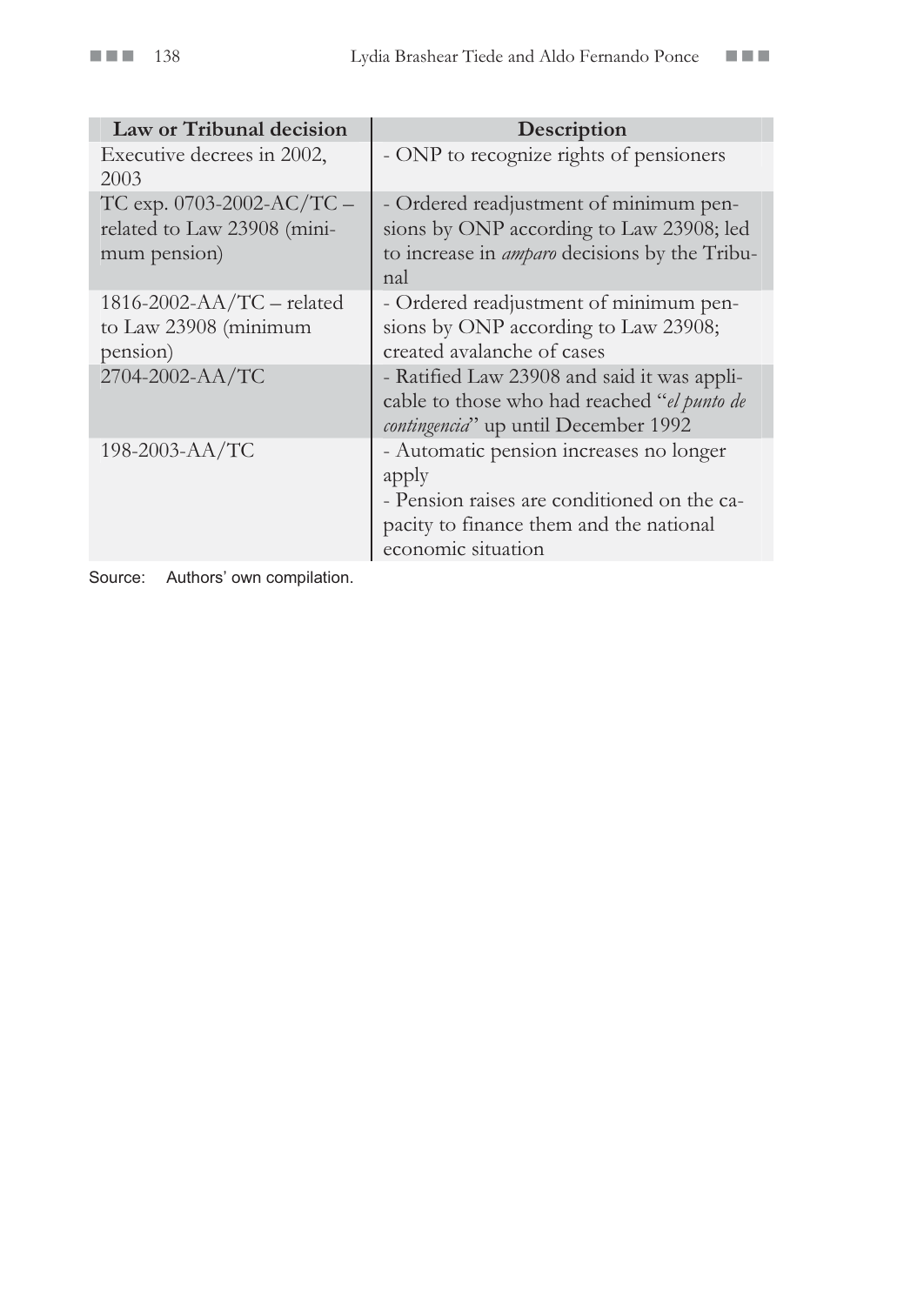| <b>Variables</b>                                   | Definition                                                                                                                                                      | Source                                                                                |  |  |  |  |  |
|----------------------------------------------------|-----------------------------------------------------------------------------------------------------------------------------------------------------------------|---------------------------------------------------------------------------------------|--|--|--|--|--|
| Dependent variable                                 |                                                                                                                                                                 |                                                                                       |  |  |  |  |  |
| <b>Executive</b> loss<br>(dependent vari-<br>able) | A dichotomous variable<br>taking the value of 1 if the<br>Tribunal decided against the<br>executive (either as plaintiff<br>or defendant), and 0 other-<br>wise | Peruvian Constitutional<br>Tribunal<br><www.tc.gob.pe></www.tc.gob.pe>                |  |  |  |  |  |
| Independent variables                              |                                                                                                                                                                 |                                                                                       |  |  |  |  |  |
| Confidence in the<br>presidency                    | Percentage of public con-<br>fidence in the Peruvian<br>presidency (for each year)                                                                              | Latinobarómetro<br><www.latinobarometro.<br>org</www.latinobarometro.<br>             |  |  |  |  |  |
| Executive party's<br>share of seats                | Percentage of seats in the<br>Peruvian Congress held by<br>either the ruling party or the<br>ruling coalition                                                   | Peruvian Congress<br><www.congreso.gob.<br><math>pe \ge</math></www.congreso.gob.<br> |  |  |  |  |  |
| Private person                                     | A dichotomous variable<br>taking the value of 1 if an<br>individual is involved in the<br>case (either as plaintiff or<br>defendant), and 0 otherwise           | Coded by the authors                                                                  |  |  |  |  |  |
| Private firm                                       | A dichotomous variable<br>taking the value of 1 if a<br>private firm is involved in<br>the case (either as plaintiff or<br>defendant), and 0 otherwise          | Coded by the authors                                                                  |  |  |  |  |  |
| Fujimori's gov-<br>ernment                         | A dichotomous variable<br>taking the value of 1 for all<br>cases resolved during Fuji-<br>mori's government, and 0<br>otherwise                                 | Coded by the authors                                                                  |  |  |  |  |  |
| Fujimori's gov-<br>ernment*private<br>person       | A dichotomous variable<br>reflecting the product of<br>Fujimori's government and a<br>private person                                                            | Coded by the authors                                                                  |  |  |  |  |  |
| Fujimori's gov-<br>ernment*private<br>firm         | A dichotomous variable<br>reflecting the product of<br>Fujimori's government and a<br>private firm                                                              | Coded by the authors                                                                  |  |  |  |  |  |

|  | Table A.2: Definitions for Variables Used in the Analysis |
|--|-----------------------------------------------------------|
|--|-----------------------------------------------------------|

Source: Authors' own compilation.